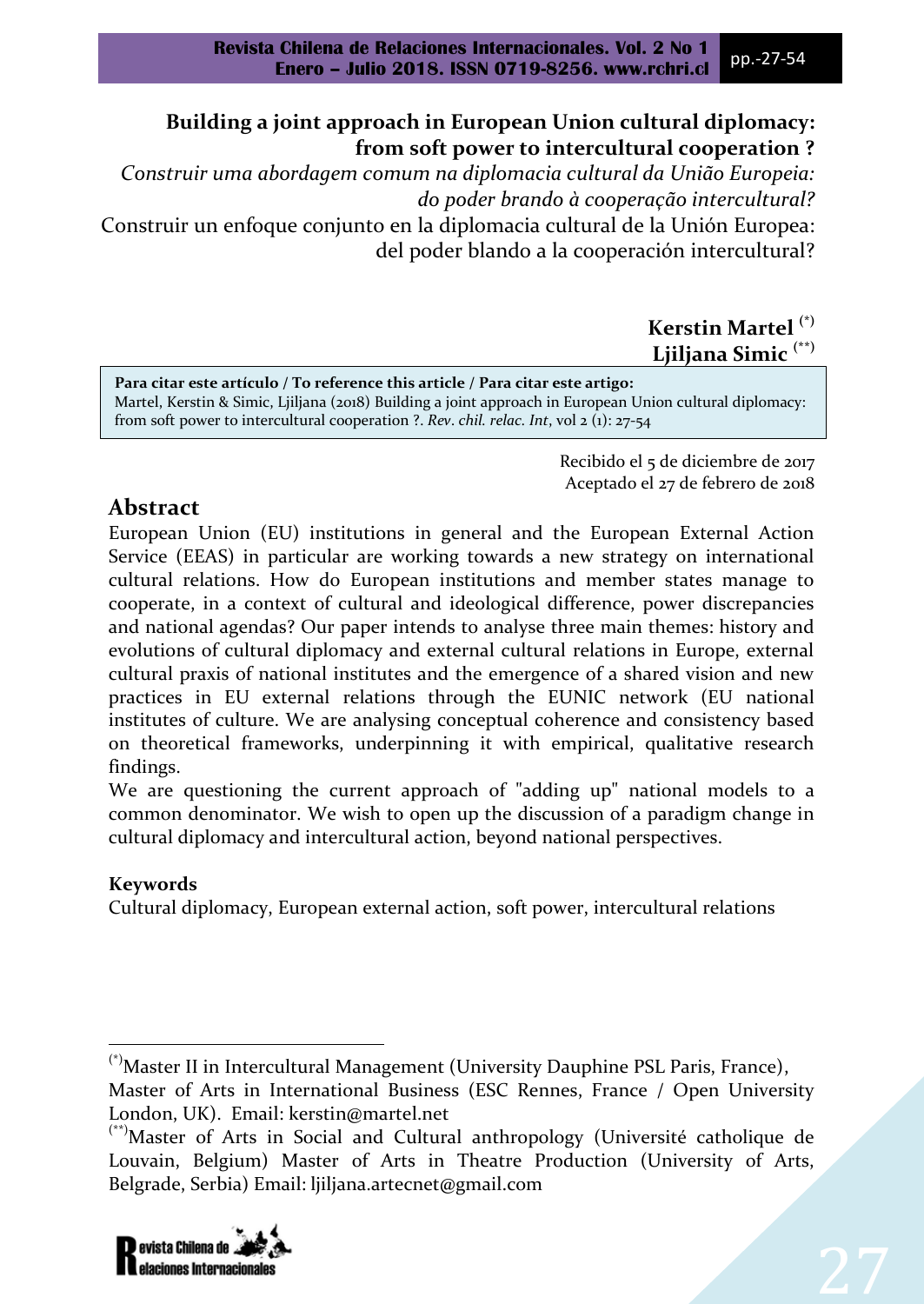### **Resumen**

En general las instituciones de la Unión Europea (UE) y en particular el Servicio Europeo de Acción Exterior (SEAE) están trabajando hacia una nueva estrategia sobre las relaciones culturales internacionales. La pregunta es; ¿Cómo pueden las instituciones europeas y los Estados miembros cooperar, en un contexto de diferencia cultural e ideológica, discrepancias de poder y agendas nacionales? Nuestro trabajo pretende analizar tres temas principales: la historia y evolución de la diplomacia cultural y las relaciones culturales externas en Europa, prácticas culturales externas de institutos nacionales y el surgimiento de una visión compartida y nuevas prácticas en las relaciones externas de la UE a través de la red EUNIC (Institutos nacionales de la UE de la cultura. Se analiza la coherencia conceptual y la coherencia basada en marcos teóricos, que la sustentan con hallazgos de investigación empírica y cualitativa.

Cuestionamos el enfoque actual de "sumar" modelos nacionales a un denominador común. Queremos abrir la discusión de un cambio de paradigma en la diplomacia cultural y la acción intercultural, más allá de las perspectivas nacionales.

#### **Palabras clave**

Diplomacia cultural, acción exterior europea, poder blando, relaciones interculturales

\*\*\*

With this article we would like to account for the fact that the term "Europe" has been evolving beyond its geographical meaning, representing a political culture and supranational identity. Also, we would like to illustrate how the European Union (EU) is about to extend its role beyond that of an administrative governance body, incorporating the coordination of European external relations and diplomacy. Europe as a multi-dimensional, dynamic system is under the influence of various centrifugal and centripetal forces that are influencing its sense and perception amongst Europeans, as well as its image to the outside. Since 2013 we have conducted different pieces of research and have been examining official discourse, informal communications and interactions within EU institutions, such as the European External Action Service (EEAS), its Delegations (EUD) abroad, and civil society organizations, such as the network of European Union National Institutes of Culture (EUNIC). We observed a shift in European public diplomacy from a country driven, national approach towards a joint supranational approach of external relations in general and external cultural action across the world more specifically.

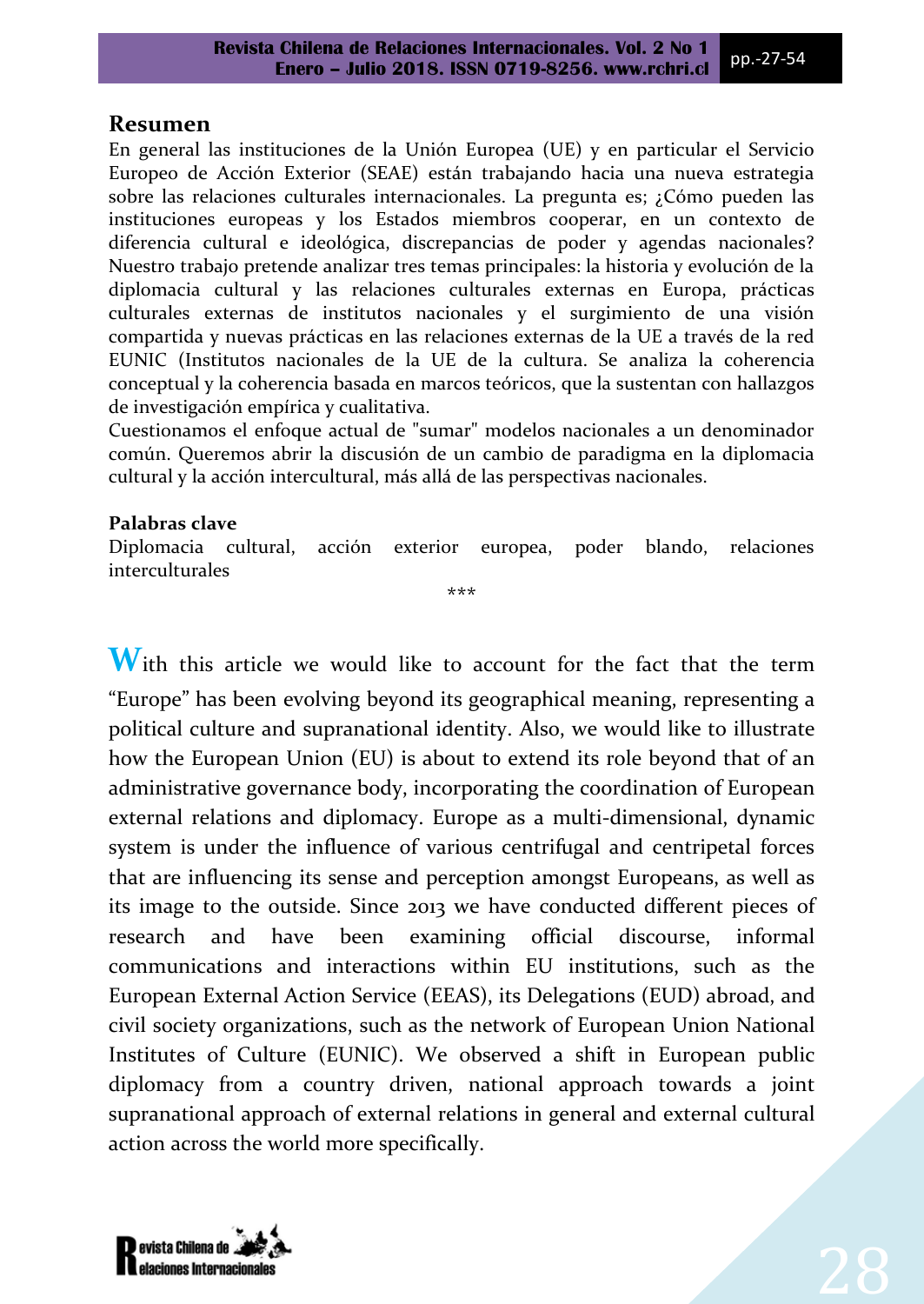Based on an inductive research approach this article is aiming to account for recent evolutions in European external cultural relations. Various layers and dimensions need to be considered in order to elucidate influencing forces of a newly emerging system. Firstly, we are examining EU values and identity, Europe as an imaginary geography, which can be seen as the basis for "normative power". Then we are framing from a theoretical perspective the meaning of concepts like cultural diplomacy, soft power and cultural relations. This will allow us to distinguish amongst many different approaches towards external cultural action as they are applied by European nation states, clarifying key principles and characteristics. On an institutional level we are illustrating common denominators and potential tensions amongst national cultural institutes, as collaboration is intensifying. We are pointing out how informal discourse and individual attitudes and interactions on a micro level can be seen as a risk on the one hand and as constituents for a joint approach*,* starting in the field, on the other hand. Based on recent EU political evolutions in external action, we are clarifying how specific governmental and non-governmental stakeholders in the EU cultural sector interact, with the ambition to develop a "European approach" of cultural diplomacy.

In the end we will be questioning the nature of this "European" approach of external cultural action.

### **EUROPE, AN IMAGINARY GEOGRAPHY**

After World War II a closer cooperation between European nation states was seen as necessary to maintain peace, freedom and democracy on the European continent. Five European countries, Belgium, France, Germany, Italy, Luxembourg and The Netherlands started to cooperate economically in 1951, within the European Coal and Steel Community and fostered this cooperation through the European Economic Community (EEC) in 1957 through the Treaty of Rome. In 1973 Denmark, Ireland and the United Kingdom joined the EEC. In 1993 the Treaty of Maastricht entered into force and established key foundations of the European Community (EC). In addition to even deeper economic cooperation on the common market (freedom of goods, services, capital and citizens), the Maastricht Treaty added competences to the supranational body: closer cooperation on a police

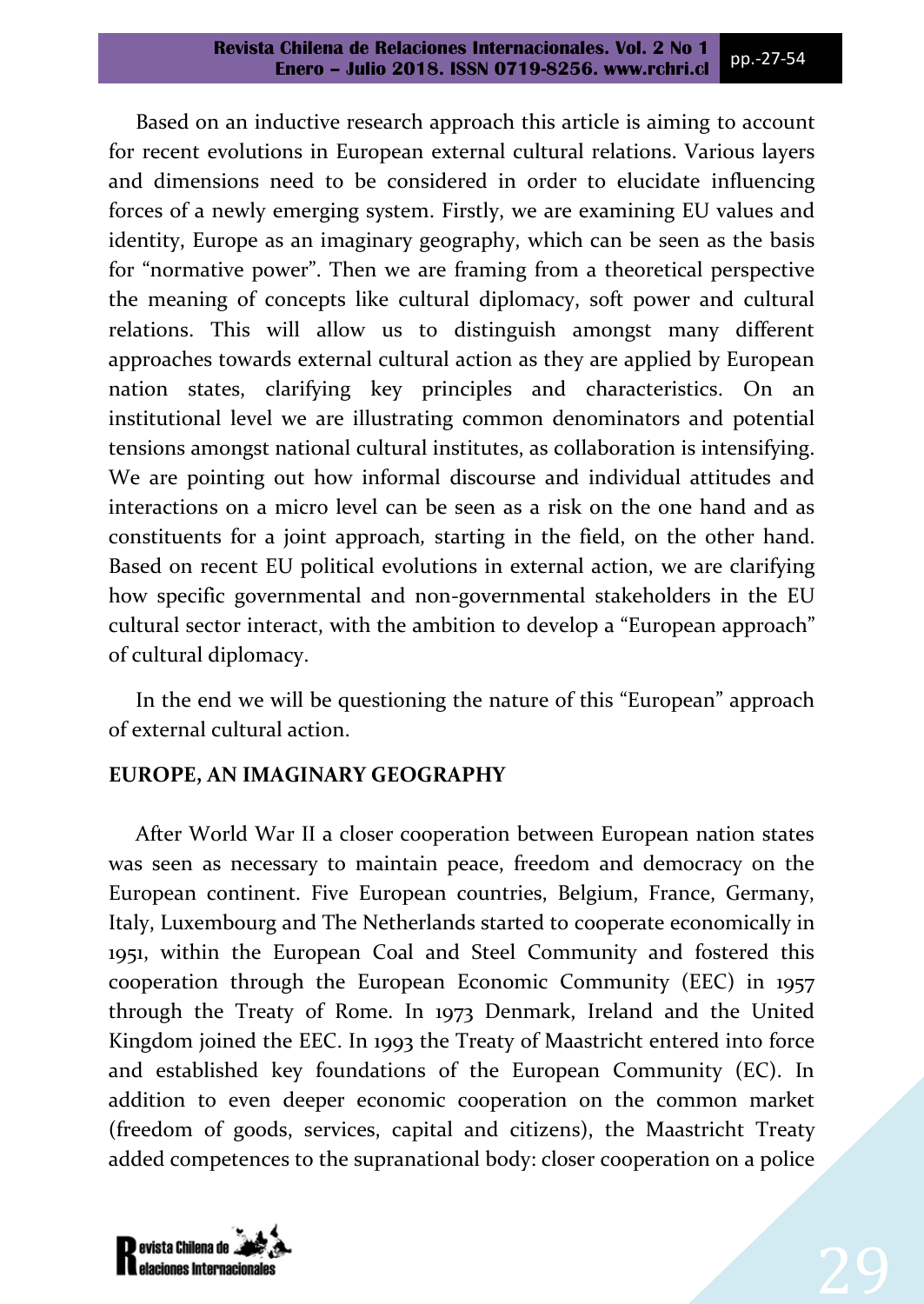and judicial level for criminal matters, as well as a move towards a common foreign and security policy were agreed. In 2009, through the Treaty of Lisbon entering into force, the overarching legal body of the European Union (EU) was established, defining exclusive, shared and supporting competencies of the EU and putting into place the Charter of Fundamental Rights. Between 1995 and 2013, nineteen more states joined the European Union, making of the EU a federation of 28 nation states as of today.

As a consequence of the Treaty of Lisbon, The European External Action Service (EEAS) was established in 2011 becoming the EU supranational body in charge of external action and European diplomacy. The new institution has been built up step by step over the last six years. Regarding diplomacy, EU Delegations (EUD) constitute official diplomatic representations of the European Union abroad and are hence the prototype for "European embassies". The EU has shown an increasing interest in cultural diplomacy and cultural relations, in order to make culture. As the High Representative of the EU for Foreign Affairs and Security Policy Federica Mogherini (2016), stated, *"an integral part of the external action of the European Union."* Along with energy and economic diplomacy, cultural diplomacy has definitively become a new dimension of EU external action. ( Global Strategy,2016:49)

Throughout the process of European integration multilateral cultural cooperation has not only been envisaged by the members of the EU. Already in 1955 the Council of Europe, a broad institution counting 47 European member states as of today, declared in the European Cultural Convention the goal of establishing a common approach of cultural action amongst all members, in order to *"preserve and disseminate European culture"*. <sup>1</sup> However, as economic integration has been seen as a priority since then, the ambition of a common external action and cultural action was only reiterated more than 50 years later by EU member states and stipulated in the Treaty of Lisbon (article 167), supported by the Unesco convention on the protection and promotion of diversity in cultural expression of 2001. According to the

<sup>&</sup>lt;sup>1</sup> Conseil de l'Europe, Convention Culturelle Européenne,19/12/1954, Paris, retrieved from http://conventions.coe.int/Treaty/fr/Treaties/Html/018.htm : « Considérant qu'il est souhaitable à ces fins, non seulement de conclure des conventions culturelles bilatérales entre les membres du Conseil, mais encore d'adopter une politique d'action commune visant à sauvegarder la culture européenne et à en encourager le développement. »



 $\overline{\phantom{a}}$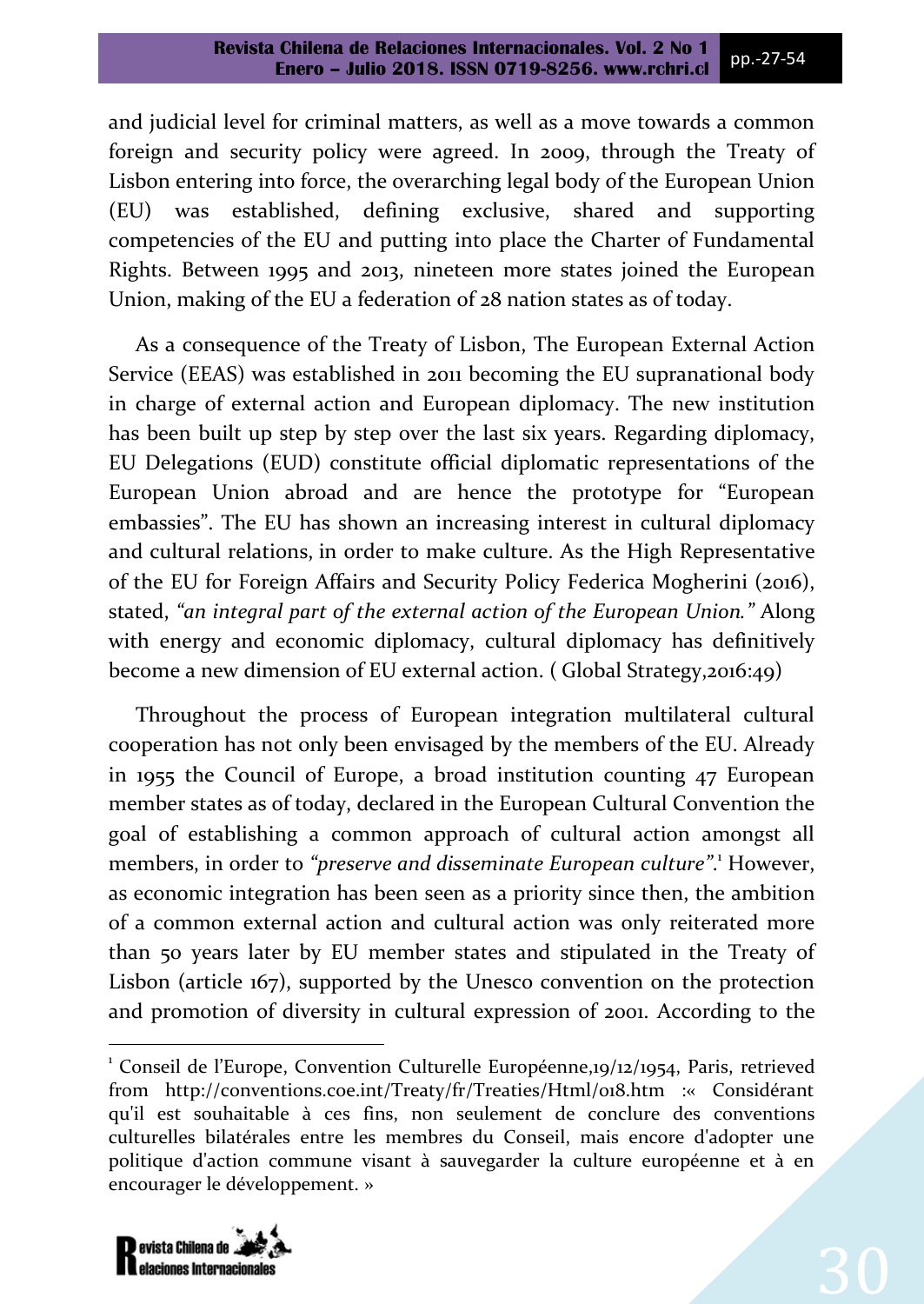UNESCO Universal Declaration of Cultural diversity culture should be regarded as *"the set of distinctive spiritual, material, intellectual and emotional features of society or a social group, and that it encompasses, in addition to art and literature, lifestyles, ways of living together, value systems, traditions and beliefs".* 

The need arises to depict the nature of European external cultural action. It seems crucial to us to distinguish between cultural action that is conducted by civil society organizations on the one hand and governmental bodies on the other hand.

Europe, not only the EU, as a culturally diverse entity has certainly undergone cultural transformations and dissemination of national cultures, due to ever enlarging free trade agreements and continuously extending degrees of free movement of citizens, since the Schengen agreement (1985). Europe is more than the European Union and its political structures. Different authors, such as Maria Todorova (1999), Larry Wolff (1994) or Edward Said  $(1993)$  are referring to 'imaginary' or 'symbolic' geography, affirming that Europe represents an imaginary society, that allows overcoming its own static borders. They are combining the imaginary concept with a political view. Indeed, in the discourse and works of scholars, European institutions, as well as civil society organisations, the notions of "European values" and "European identity" emerged in the 1990s and have been part of public communications since.

As Edgar Morin (1987:22) stated, "*the difficulty of thinking about Europe is first to think of the one in the multiple, the multiple in the one. Because Europe is a 'complex' (lat. complexus, which means woven together), whose characteristic is to assemble the greatest diversities, without confusing them, and to associate opposites in a non-separable way."* Given this complexity we suggest to consider systemic interdependencies, which are leading to the dissemination of ideas, attitudes, norms and values across the entire system 'Europe'. Moreover, the high degree of complexity led us to recognize the limitations of 'defining', 'thinking' and 'reflecting' on European values and identity. We therefore examined interactions and communications amongst actors in the field, in cultural institutes, who are continuously contributing to the evolution of European identity as such.

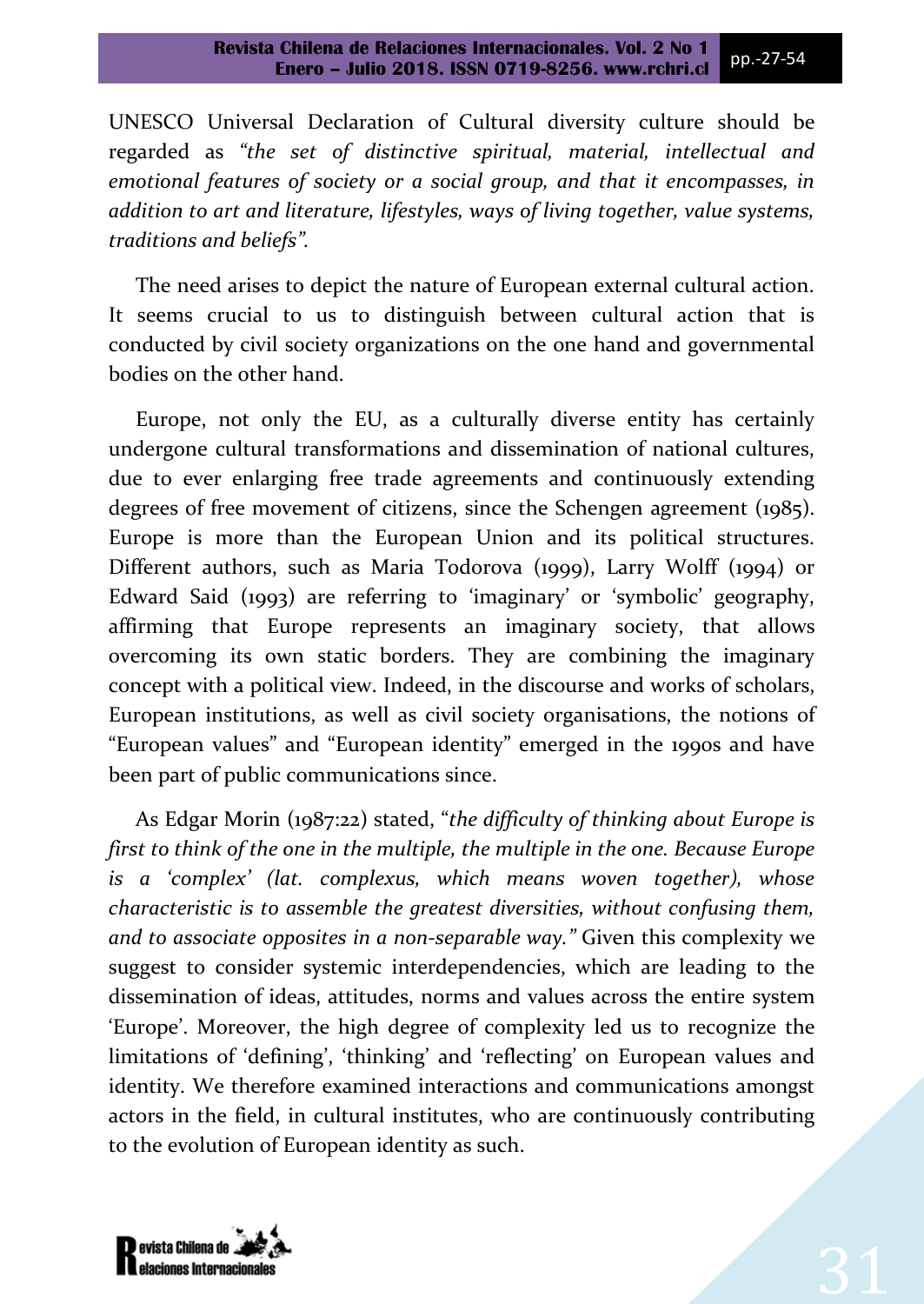The current motto of the European Union "*United in Diversity*" (lat.: in varietate Concordia) is one example that reflects the European Zeitgeist: Italian Nobel peace prize winner Ernesto T. Moneta pronounced in the early 20th *"In Varietate Concordia / In Varietate Unitas"* – Unity in diversity, which is a concept of *"unity without uniformity and diversity without fragmentation"*, according to Lalonde (1994). This motto was selected by the European Commission through a call for participation in the year 2000: "*It signifies how Europeans have come together, in the form of the EU, to work for peace and prosperity, while at the same time being enriched by the continent's many different cultures, traditions and languages.*" The motto is based on the hypotheses that diversity is enriching for human interactions and that a complex kind of unity is possible despite all cultural, linguistic, political or ideological differences. It also witnesses the commitment of EU member states and other European countries to the UNESCO Universal Declaration of Cultural diversity of 2001, as we can exemplify with the help of a few extracts:

 *"Affirming that respect for the diversity of cultures, tolerance, dialogue and cooperation, in a climate of mutual trust and understanding are among the best guarantees of international peace and security,"*

 *"Aspiring to greater solidarity on the basis of recognition of cultural diversity, of awareness of the unity of humankind, and of the development of intercultural exchanges,"*

 *Article 1 – Cultural diversity: the common heritage of humanity Culture takes diverse forms across time and space. This diversity is embodied in the uniqueness and plurality of the identities of the groups and societies making up humankind. …*

 *Article 2 – From cultural diversity to cultural pluralism In our increasingly diverse societies, it is essential to ensure harmonious interaction among people and groups with plural, varied and dynamic cultural identities as well as their willingness to live together. […] Indissociable from a democratic framework, cultural pluralism is conducive to cultural exchange and to the flourishing of creative capacities that sustain public life".* 

Indeed, stimulating interculturality, developing cultural interaction and promoting plurality of cultural expressions constitute likewise the

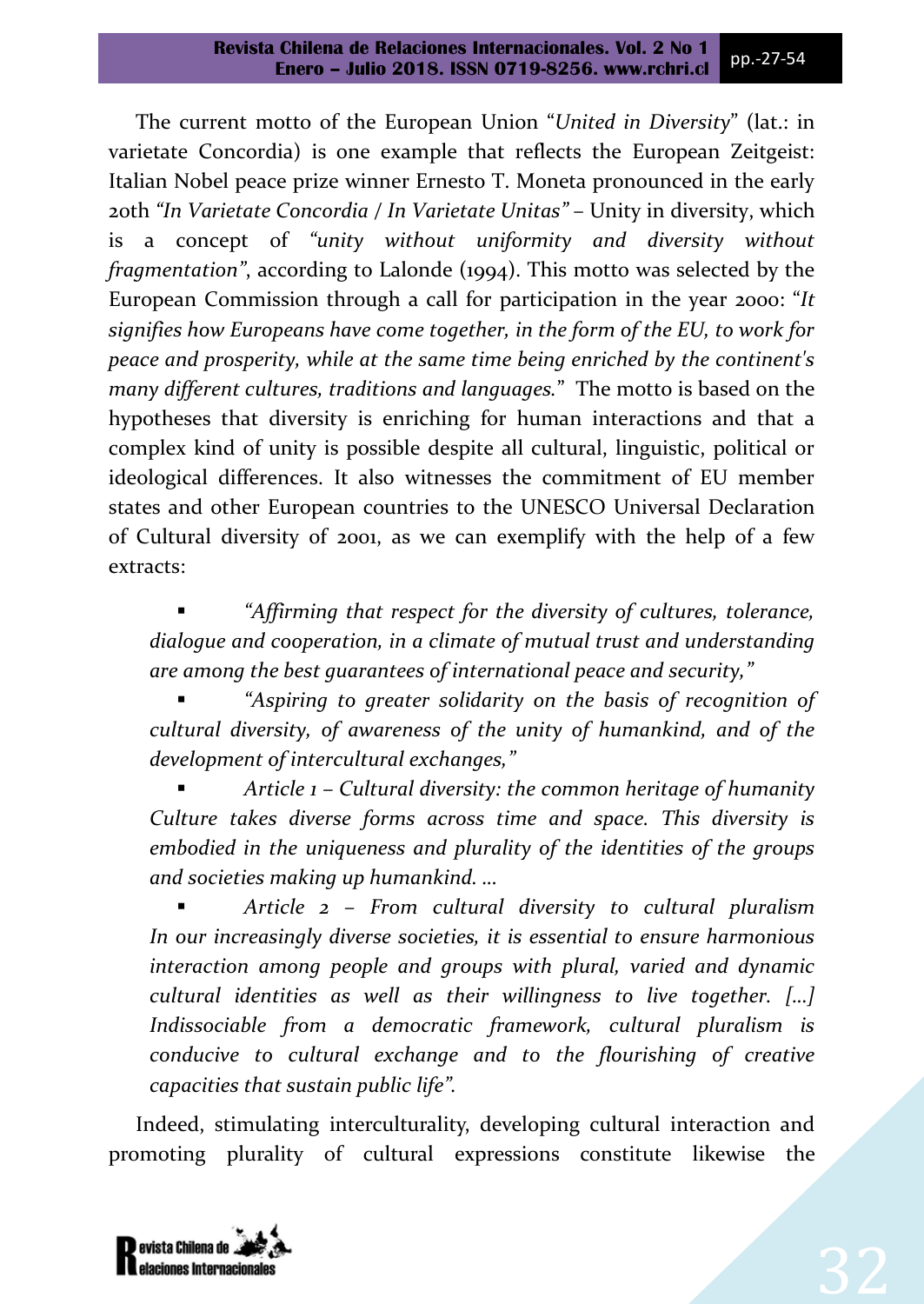overarching goals of the European External Action Service (EEAS) and EU delegations in the field. We suggest that continuous transformations in European culture, values and norms are enduring and are strongly characterizing "Europeanness" as of today. Europe can be described as a mental construct in permanent change. According to Jacques Derrida (1995b) ) Europe is and has been characterized by uncertainties in terms of geopolitical borders (in the center, from the west to the east and from the north to the south) and spiritual borders (ideas of philosophy, ratio and religious influences), as well as in terms of collective memory. He saw Europe as an open system, with multiple sources of philosophy and other influences, reaching beyond ancient Greek foundations (1992; 2010). Europe is permanently changing, and its people are re-inventing narratives and identities, deliberately and intuitively.

We can state, for example, that within a national / political culture (macro-level), the intrinsic understanding of a concept such as "Liberty" does influence organizational cultures (mezzo level). Furthermore it has implications on interactions within an organization, on the collaboration mode of a team, as well as on interpersonal relationships and individual attitudes and behavior (micro-level), as illustrated by Cloet and Martel (2014). Also, as Michaler Bruter (2003: 154) stressed *"when two individuals claim to 'feel European', they might mean totally different things in terms of*  both the intensity of the feeling they describe and the imagined political *community they refer to*". In other words, there is not a common understanding of what is 'European identity' among member-states' citizens. Identification with European identity varies from country to country, but also from individual to individual. Citizens within the different memberstates interpret the concept of a common European identity in different ways.

To the inside the relationship between national, sub-national and European identity remains complex and varies depending on national and regional trends. European-wide polls such as Eurobarometer (2015) or EuroNat (2006) allowed to gain insights into various degrees of "feeling of belonging", as expressed by EU citizens. Surveys undertaken by Eurobarometer, the EU's polling service, have found that nearly 60% of the residents of the EU identify to some degree with Europe, often in addition to

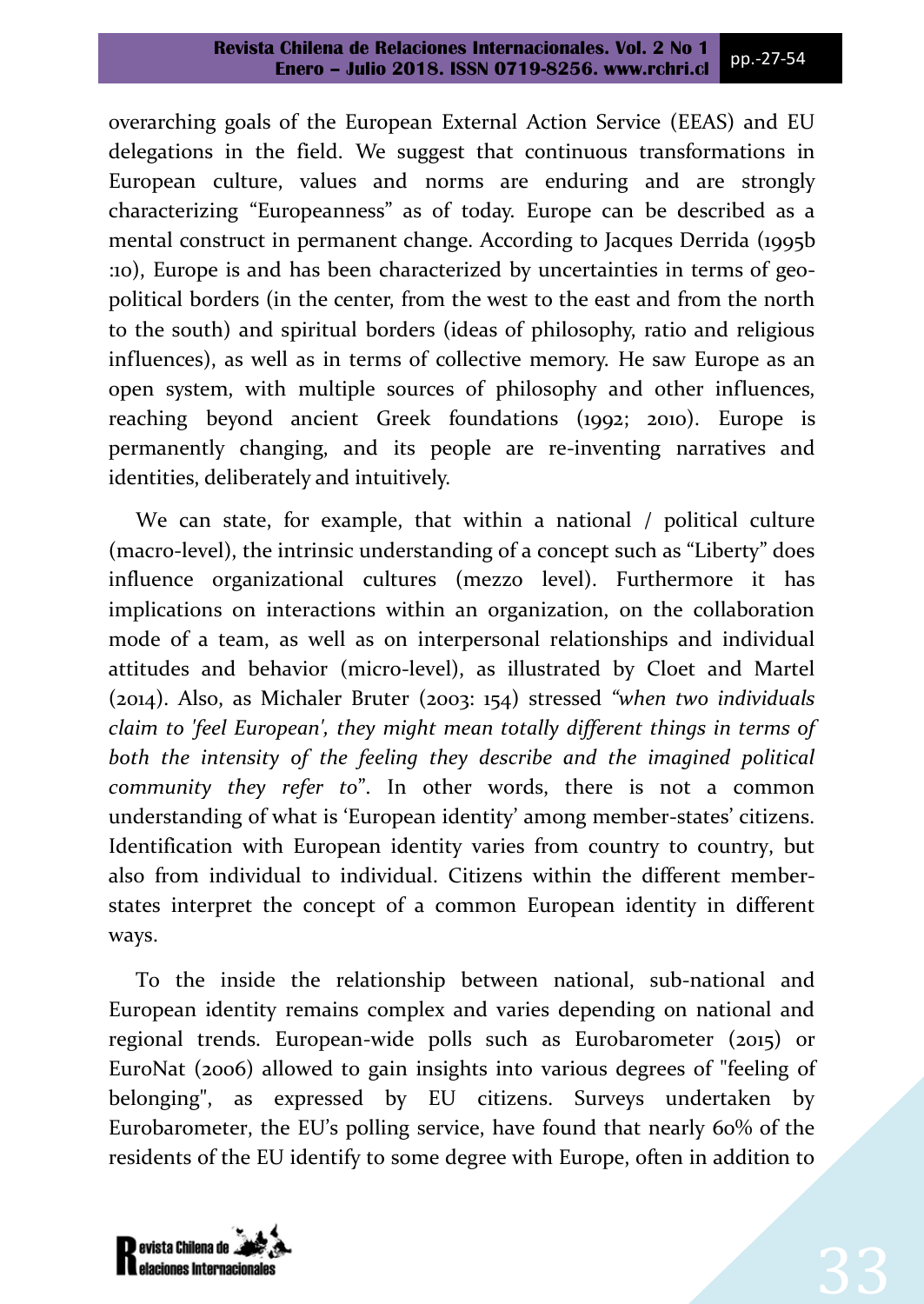national and regional identities. Even if only a modest 5% identify themselves solely as European, without referring to a national identity, this amounts to about twenty five million people, almost equivalent to the combined population of Belgium and the Netherlands.

Based on Yvon Pesqueux (2011: 17) we can state that consciously decreed and projected values are a factor of coherence on a macro-level as well as on a mezzo / institutional level. Thus, within EU institutions, co-created values are instrumental to the cohesion of the institution or the team. Values are key constituents of the cooperation and the common project. Though, its collective expression within the notions of culture, identity or ideology has boundaries and is therefore questionable. Collectively decreed and projected, as well as consciously co-created values are leaving an infinite room for interpretations and evolution: on an overarching macro-level, on an institutional level as well as on an individual level.

To the outside "Europeanness" can be seen as a manifestation for the respect of cultural diversity and pluralism. International relations and people-to-people dialogue of different natures within Europe and across the world have been shaping the way Europe and European culture is perceived in Europe and abroad. However, perceptions and interpretations of Europe as a cultural entity are of great variety, depending on national cultures, historical context and situational filters. Europeanness seems to be constituted by individual socialization on a local and national level, and more largely by the general Zeitgeist. For the purpose of understanding European external cultural relations it seems crucial to us to consider that the meaning of "Europeanness" is imaginary and symbolic, that it is not binary and static, but highly complex, multidimensional, volatile and "*liquid*" (Baumann: 2005).

# **EXTERNAL CULTURAL ACTION: PROJECTING, EXCHANGING OR CO-CREATING?**

For some time now, academic literature has been preoccupied with distinguishing the various terms cultural diplomacy, cultural relations, soft power, propaganda and cultural imperialism. Whatever models exist for cultural diplomacy, the large variety of approaches is striking. There is an

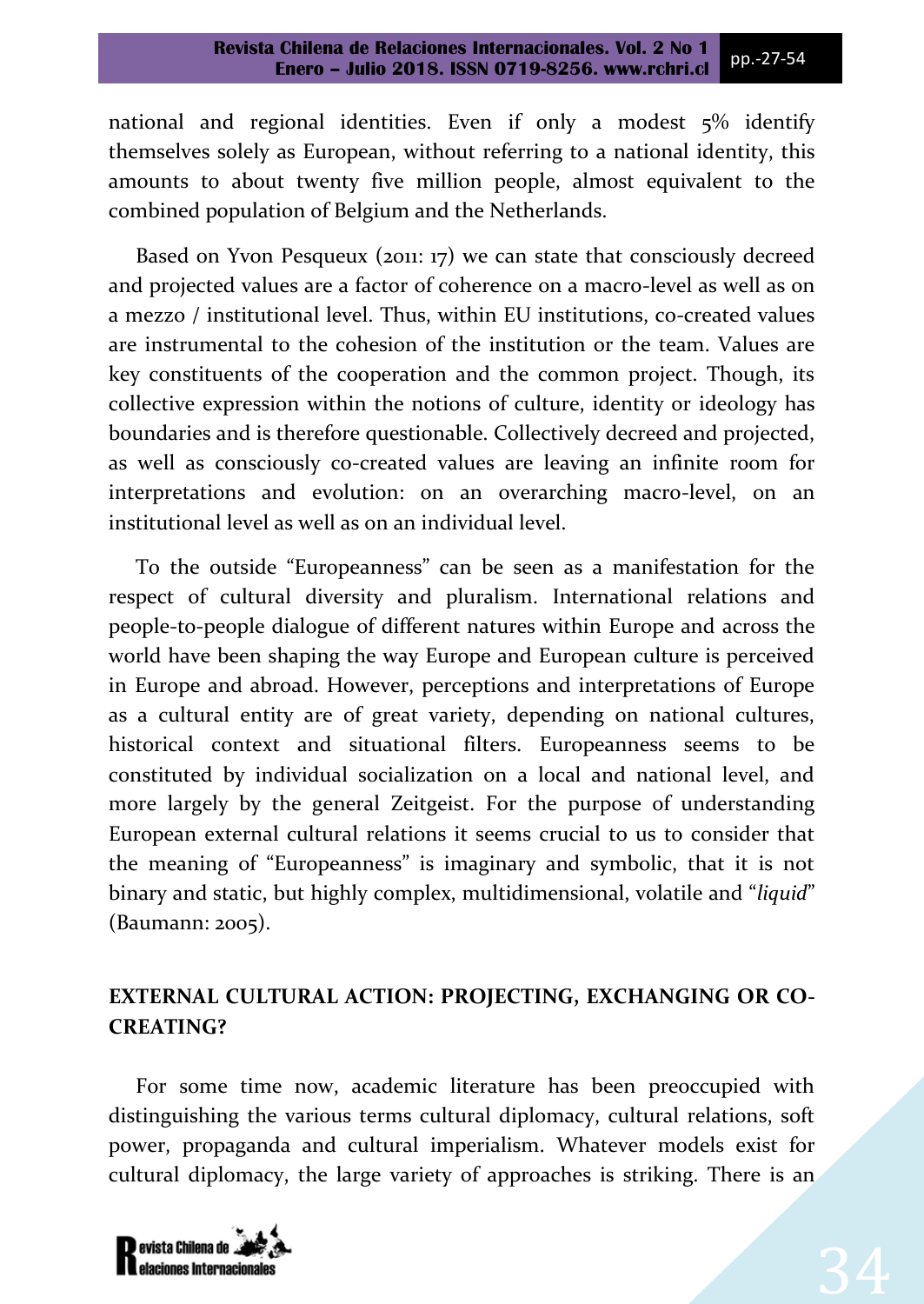abundance of terms and that these are used vaguely, loosely and sometimes interchangeably. Moreover, scholars reiterate the dichotomy between 'the cultural', on the one hand, and 'politics related matters' on the other hand. Gienow Hecht and Donfried (2010: 9-10) summarized it as follows*: "One set*  [...] of authors grapples with the tension between propaganda and diplomacy, *another set accentuates the use of diplomacy as an instrument to work at the exclusion of politics, a third defines cultural diplomacy beyond the realm of the state."* Bourdieu (1987) drew attention to the fact that the arts are not a suitable tool for promoting social integration, but rather one of differentiation. Decades later Bennett e*t al.* (2009) and Savage *et al.* (2013; 2014) underline the fact that culture can be understood directly as constitutive of social positions such as class. Arts managers and cultural creators are seen as having the potential to unite an increasingly heterogeneous society and to counter the anxieties that populists use to promote their goals. However, some defend that cultural diplomacy as such is inherently harmful arts and other cultural practice, as political considerations are predominant in decision-making processes (Nisbett: 2013a).

The use of the arts, science, and culture to achieve ideological and diplomatic goals has been leveraged in international relations throughout the 20th century. Nation states established various models to build and foster international influence, leaving aside some of the political or military power used during the  $18<sup>th</sup>$  and  $19<sup>th</sup>$  century. One example, amongst others, of European soft power is the diffusion of European languages across the globe. Influence and persuasion through language, education and cultural expression became a lever for colonial powers to maintain influence, even after colonized states had gained independence. As Babaci-Wilhite (2015) argues, colonial legacy is still perpetuated today when so-called 'global' languages are promoted in education in Africa or Asia. Entire countries and regions are still utilizing English or French as instruction languages in education, binding populations to European education systems and cultural expressions, such as literature, films or other kinds of media.

In diplomacy the notion of 'soft power' appeared for the first time in the United Kingdom in the late 19th century, but it became widely cited in contemporary international relations, based on Joseph Nye's book "Bound to

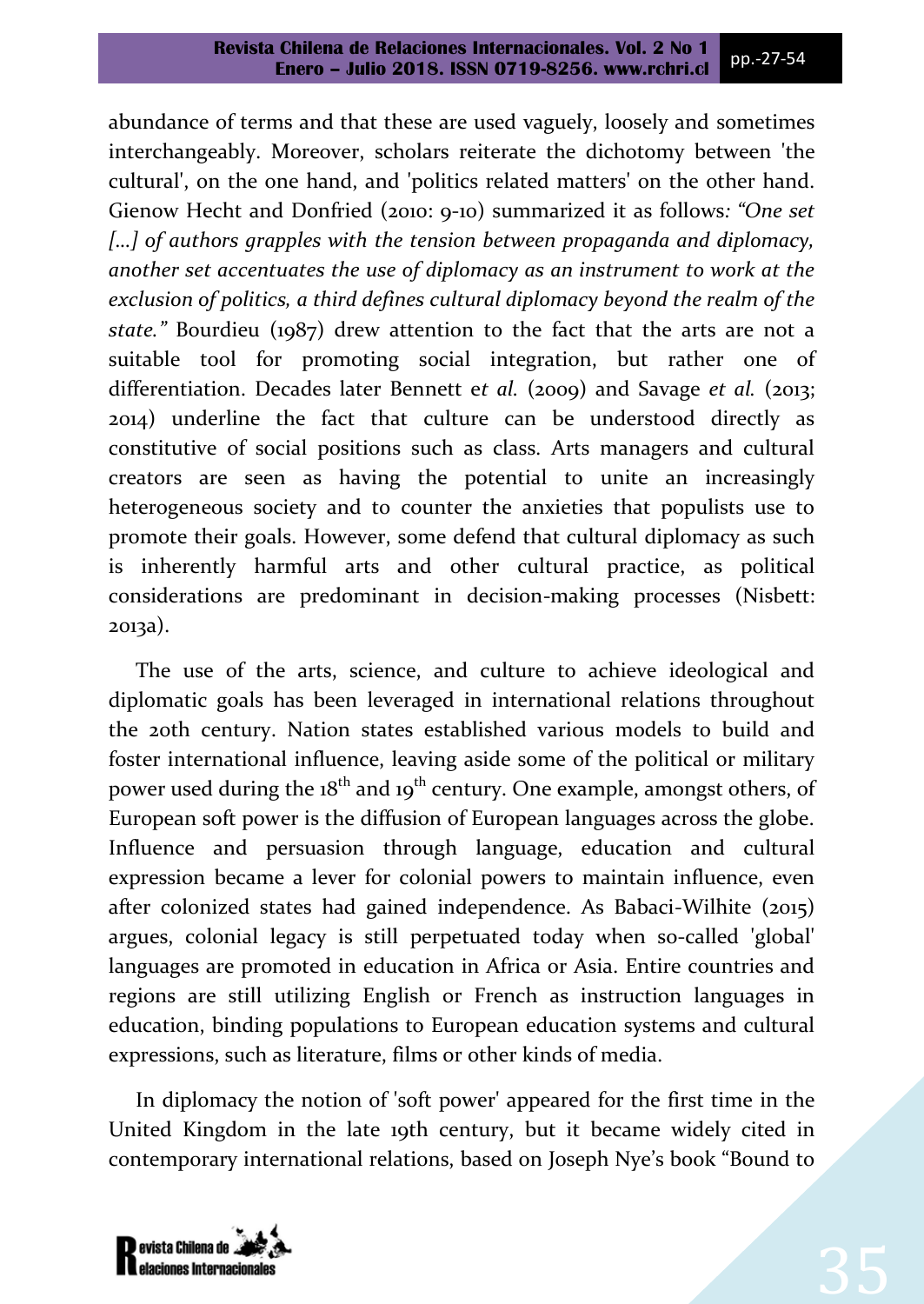lead" (1990). Nye illustrated how the United States' external power schemes had gone beyond the 'hard power' of military action or a 'deterrent force' forbidding certain actions to the other party and relying on the possession of an arsenal and the ability to strike. Soft power is represented by intangible expressions and goods of a nations' culture, including literature, arts, legal systems, economic models or ideologies. We would like to emphasize at this occasion that not only liberal democracies have deployed soft power in their national interest. Also authoritarian systems and dictatorships such as the Soviet Union, Germany under the National Socialists, fascist Italy under Mussolini or the Franco regime in Spain promoted their image and ideology to intellectuals and elites abroad, as underlines Brydan (2016).

According to Nye's U.S.-centric perspective, the assets that put soft power in action are the aspects that are attractive for the interlocutor, such as national politics, when they are perceived as legitimate from abroad or political values when they are recognized as positive by others (Nye 2008: 97). However, the utilization of the term soft power has transmuted over time and is used as a vague concept as of today. As Nye often related, his investigation did not actually concern culture and power / the power of culture, but multilateralism and foreign policy.

According to authors like Diez and Manners (2007) or Whitman (2011) it would be more suited to adopt other concepts, such as "normative power", which account for the specificities of nation states and even for supranational institutions like the EU. Moreover, soft power is a onedirectional approach, projecting values, educational approaches or cultural productions to "target countries", driven by national interest and without taking into account cultural diversity and values of these countries or regions. Therefore, we suggest that the term 'soft power' is inadequate if we judge it on its ability or potential for intercultural dialogue and cooperation, its ability to promote cultural diversity, as it is understood by the EU and the UNESCO (see above).

For Ang *et al*. (2015) today's cultural diplomacy needs to be seen in the context of a changing architecture of international relations, taking into account the evolving role of the nation state, due to globalization and contemporary geopolitics.Yet, 'diplomacy has connotations of negotiation, peacekeeping and international relations and governments directly and

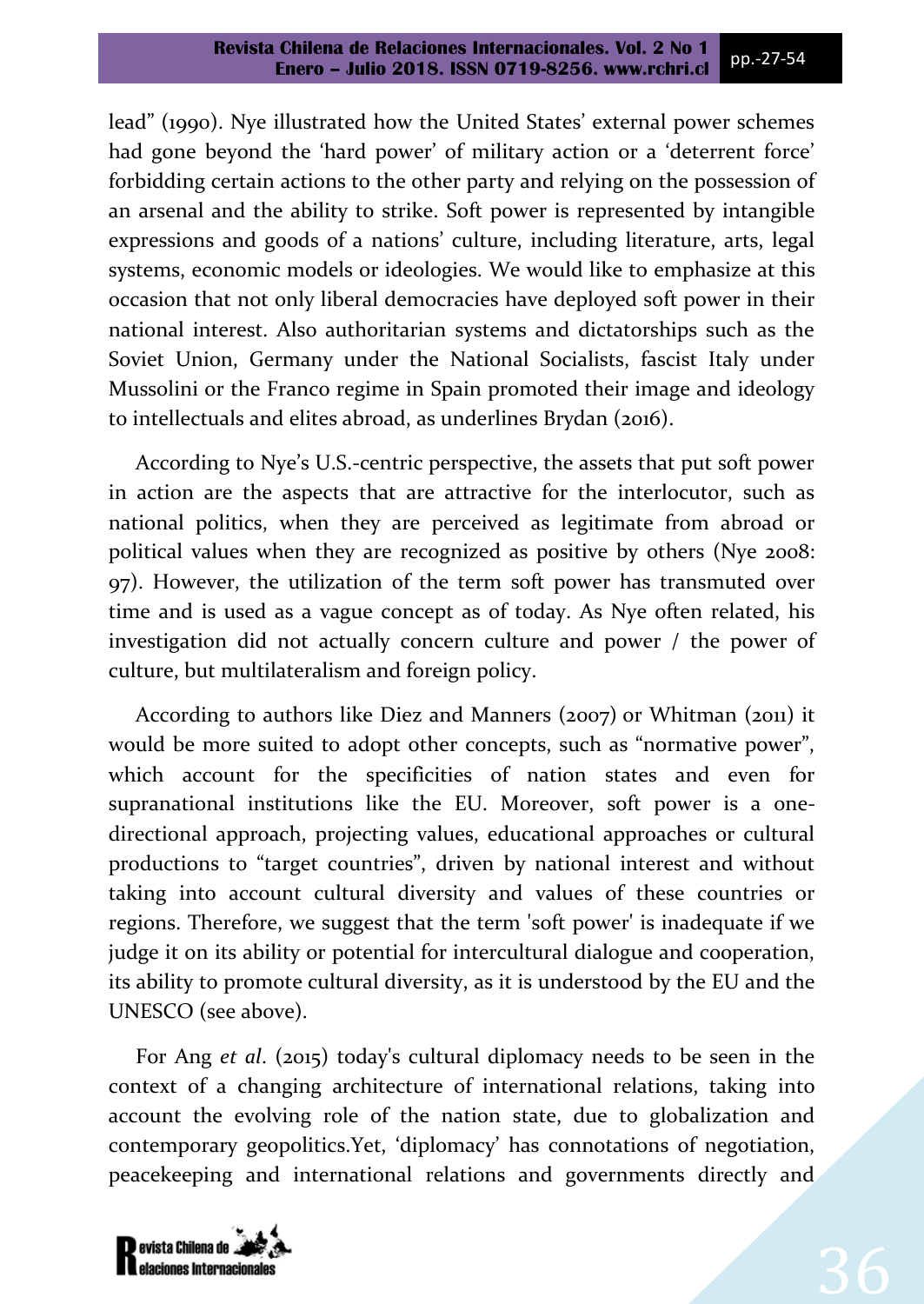indirectly do fund cultural diplomacy. Whilst it is frequently, but not systematically, seen as part of foreign relations it is unclear how seriously politicians take it, compared to other external actions (Mitchell 1986). Some argue that cultural diplomacy is more nuanced and tactful as of today, more characterized by what Raymond Williams called a "*cultural policy of display"* (1984). For the political scientist Milton C. Cummings, cultural diplomacy is "*the exchange of ideas, information, art and other aspects of culture among nations and their peoples in order to foster mutual understanding*" (2003:1). This definition does neither suggest that cultural diplomacy is a state matter, nor that its purpose is political. The notion of 'exchange' points to a bilateral and multilateral approach, rather than projection.

### **EVOLUTION OF EXTERNAL CULTURAL RELATIONS IN EUROPE**

In order to promote European national cultures and languages internationally, European nation states have established cultural institutes and language institutes abroad, since the end of the 19<sup>th</sup> century, based on private and public initiatives, e.g. the Alliance Française (France), the British Council (UK), the Sociétà Dante Alighieri (Italy). During war times some of these networks have been used for propaganda purposes, whereas their official commitment shifted to cultural dialogue and peace keeping after World War II. As of today, national cultural institutes or 'operators', such as the Goethe Institute (Germany), the Polish Institute (Poland) or the Instituto Cervantes (Spain) are independently developing international relations through cultural action, often based on a nation specific vision and understanding of what external cultural action entail, what its goals are (Babaci, Campillo, Martel, 2013).

Some actors, like the Institut Français, the Polish Institute or the Austrian Cultural Institute are fully integrated into the nation states' Foreign Affairs institutions and ministries, being understood and explicitly referred to as instruments for public diplomacy. Cultural diplomatic strategies are developed and determined by national governments and steered through national embassies and consulates across the world. Consequently, external

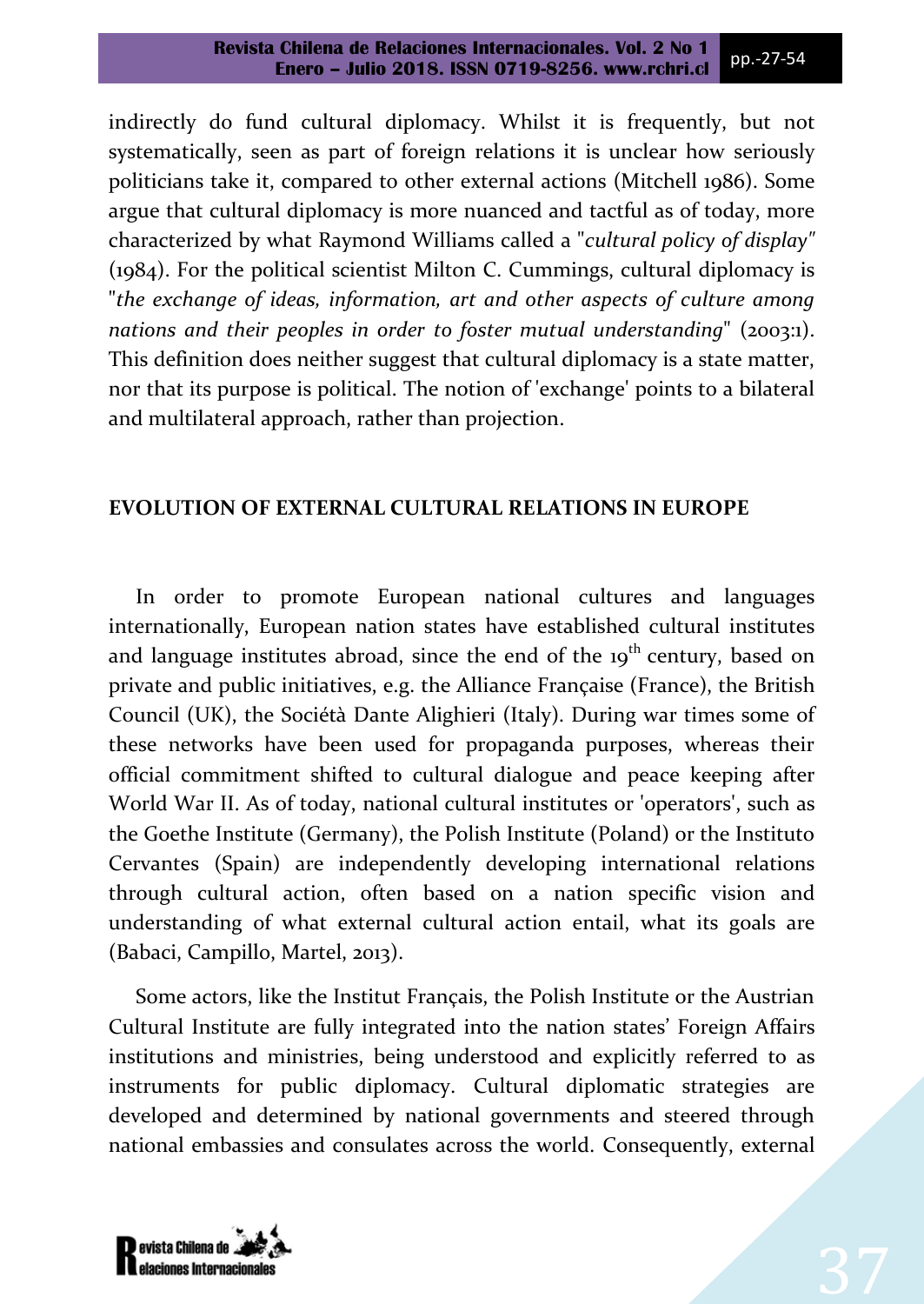cultural actions are not separated from the policy in power and can be defined as "cultural diplomacy".

Cultural diplomacy as projection, of national values is visible, for example, in the official discourse of the Institut Français. The promotion of French language, knowledge and ideas are the key mission, the promotion of French culture and civilization. The notion of "rayonnement" of the French nation has been used since the late  $19<sup>th</sup>$  century, synonymously to the expansion of its civilization.<sup>2</sup> As state Babaci *et al*. (2013), other institutes are asserting the fact that they operate 'at arms' length' from national governments, like the German Goethe Institut, the Danish Cultural Institute or the British Council, meaning that the nature of external cultural projects are not determined by foreign offices and only a minor part of their budgets are funded by governmental institutions. The national institutes' headquarters, regional networks and local institutes are determining cultural action strategies, with little or no supervision from the national governments.

They are most often civil society institutions, defining 'people-to-people dialogue' or 'intercultural exchange' as their missions. In Germany the separation of cultural and intellectual activities ('Geist') from power ('Macht') has become a strongly protected principle, even before the abuse through the Nazi regime. This principle was evoked as early as the eighteenth century, amongst others in Schiller's works: *"... the culture and character of the nation, which are independent of political spells."*

This observation reflected a political reality: before 1871 a German cultural nation existed without the existence of a German state. Even today the Goethe Institut's relative independence from the state and its objective of "*asking questions and unsettling*", reflects the role of culture as a tool for expressing criticism. (Babaci and Martel, 2017)

<sup>2</sup> 8e édition du dictionnaire de l'Académie Française "Le rayonnement d'une doctrine, d'une civilisation, son expansion. »



 $\overline{\phantom{a}}$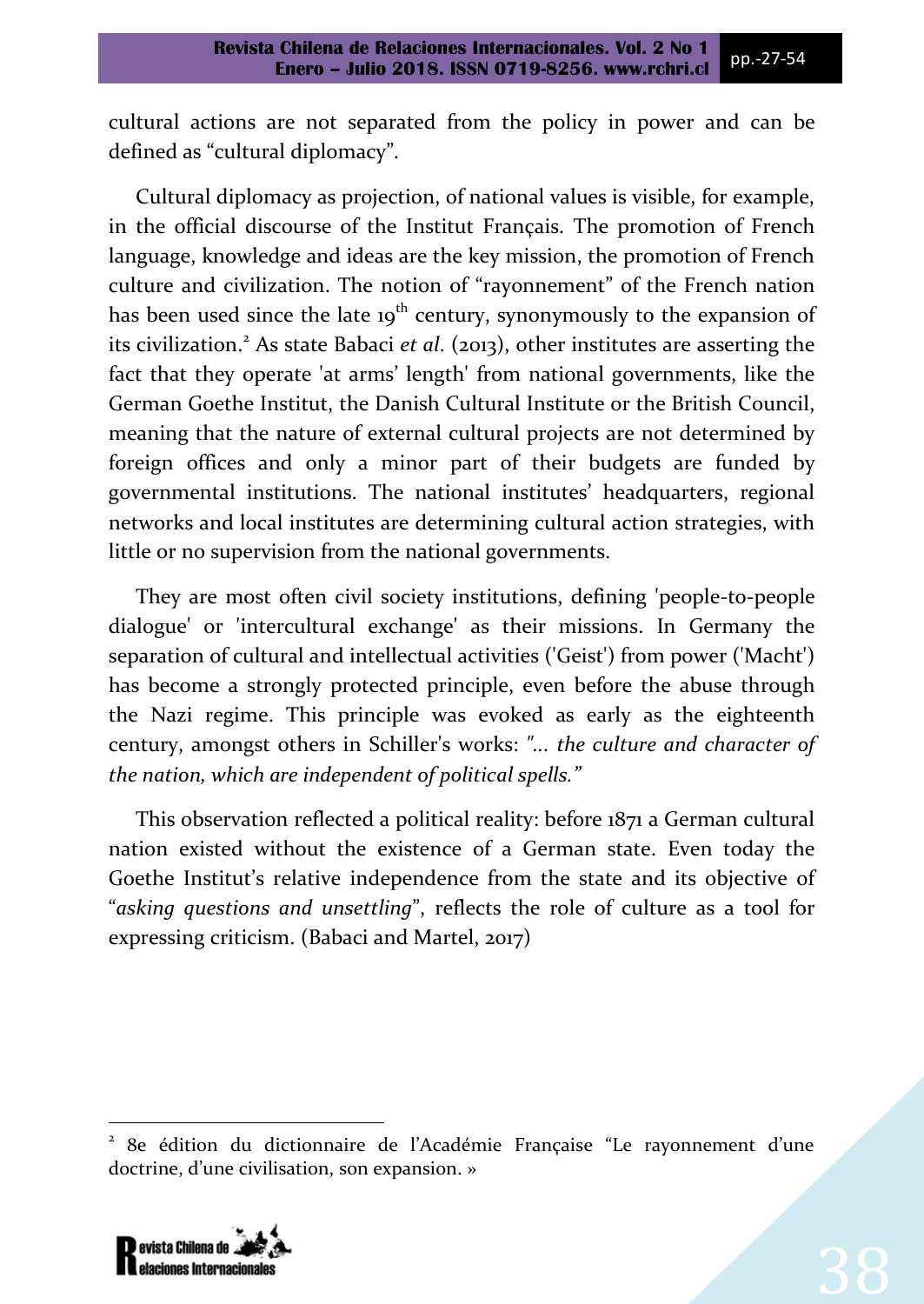

*Figure:* Abstracts from official discourse of national cultural institutes: British Council, deBuren, Goethe-Institut, Instituto Cervantes, Institut Français, Polish Institute, Swedish Institute (Babaci, Campillo, Martel, 2013)

In the United Kingdom there does not seem to be a 'natural' connection between state and cultural action neither. The British Council is operating more independently from government than the Institut Français. This is on the one hand reflected in official discourse of institutes (see figure 1), but also in personal statements that we have collected during interviews, for example the statement of a director of the British Council (Babaci, Campillo and Martel, 2013):

*"The Goethe Institute and ourselves we have a much wider definition of culture. I think we have the widest of all. We have an anthropological definition almost, so we include society in our definition of culture, whereas most cultural institutes have a high culture "arts" definition and certainly the French* 

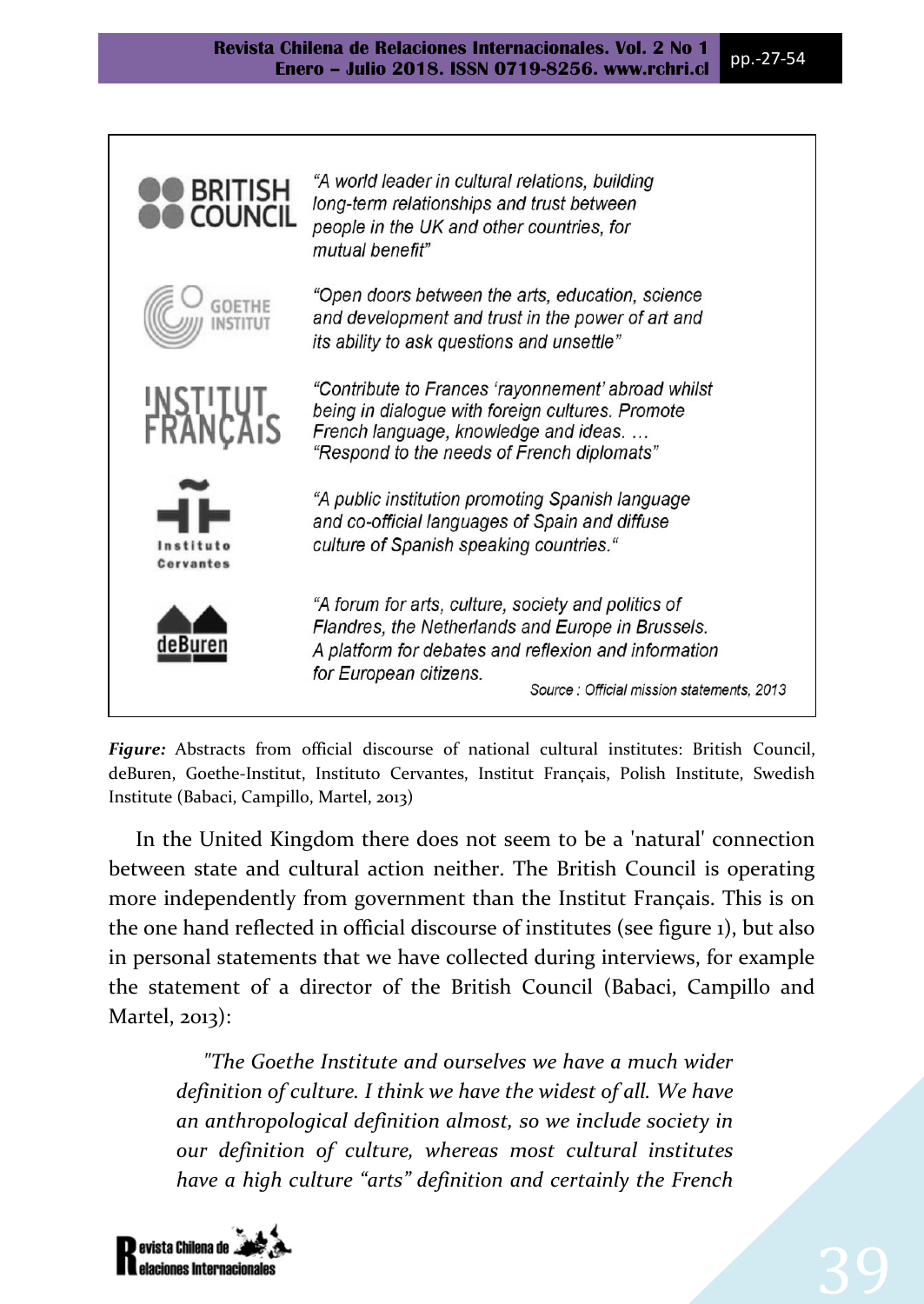*do and most of the other institutes, the Rumanian*, *the others as well. Our definition of culture is more like the Raymond Williams definition of culture, much bigger, wider, inclusive."*

As these examples show, the definitions of external cultural action across Europe are multiple, depending on national culture, political traditions and historical context. There seem to be as many different national perspectives in Europe as there are nation states. As we analyzed personal statements, collected through more than 30 interviews in 2013, we found a strong propensity amongst directors of institutes, to compare own national views of external cultural action, to other institutes' approaches, in a judgmental and ethnocentric manner. The own approach and model of external cultural relations were put forward quite frequently as 'the one best way'. We realized that the national view remains in the foreground, and other ways of practicing cultural action / diplomacy are not necessarily considered as a valid alternative. Several judgemental statements made us wonder to what extend the ambition of a 'European' vision of external cultural relations is a utopic ideal. One example: *"Cultural diplomacy as it is practiced by F. doesn't work. - Frankly. I mean, it's just projecting the nations values and it's just talking up people."*

Until the beginning of the years 2000, European national cultural institutes have only collaborated on an *ad hoc* basis on a local level and mostly bilaterally However, pilot projects of colocations and local cooperation, e.g. between the Institut Français and the Goethe Institut in Palestinian Territories, were successful in working through budget constraints and raising a "European voice", as analysed by Babaci and Martel (2017). The creation of the civil society network EUNIC<sup>,</sup> European Union National Institutes of Culture, in 2006 helped to facilitate multilateral collaboration amongst national institutes. With 36 member institutes from 28 member states (status in January 2018), EUNIC federates according to official discourse "*national institutes and ministries responsible for cultural relations and cultural diplomacy*". As stated, national cultural institutes are more or less close to governmental institutions, due to historical motives and diplomatic traditions. Based on our explorative studies in the EUNIC network and European Delegations, conducted between 2013 and 2017, this seems to be a barrier when it comes to defining an acceptable joint operating

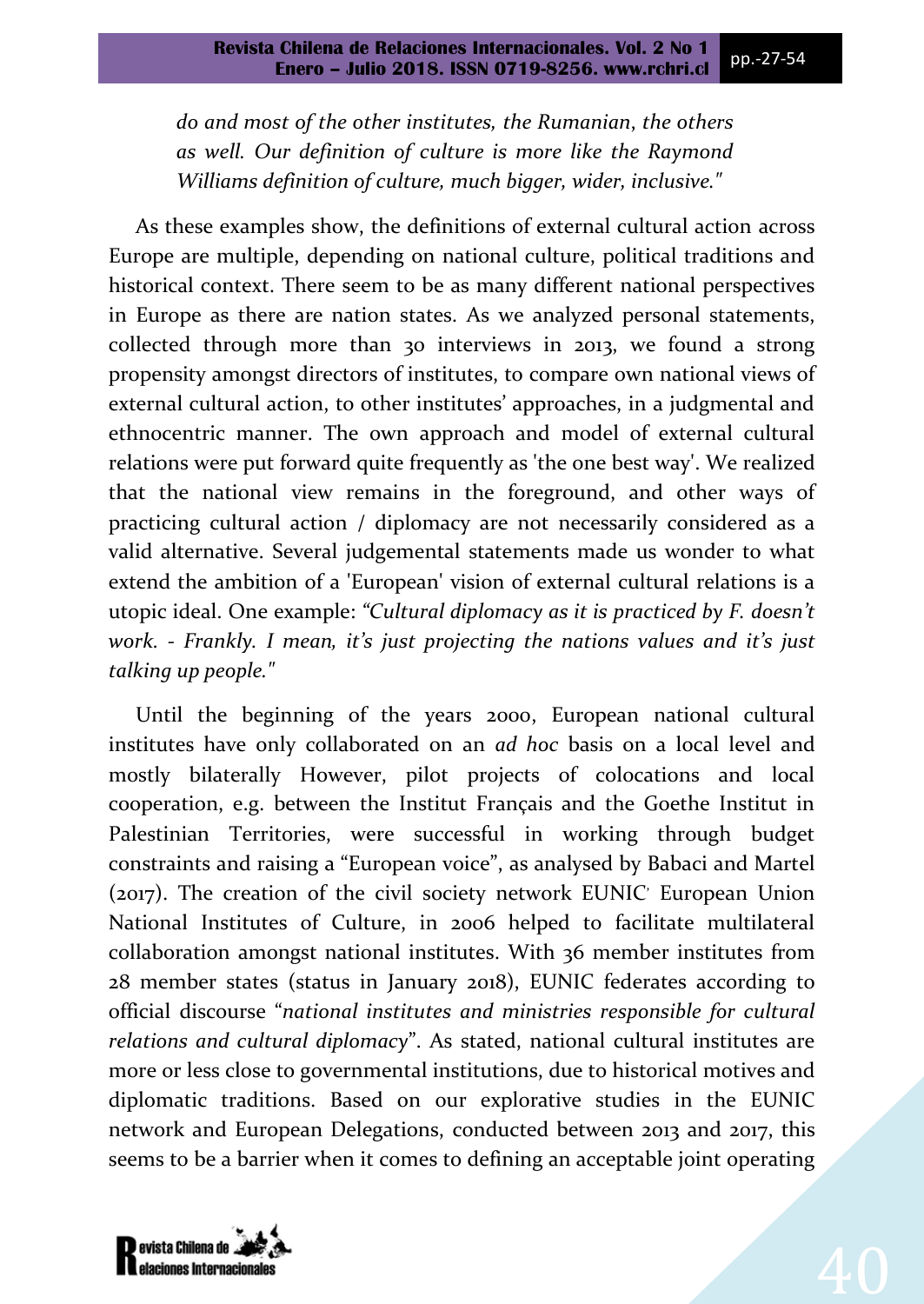mode. In parallel, national institutes continue conducting cultural exchange projects independently, fostering each their distinct national model.

Nationally influenced perspectives led in the past to openly expressed incongruity and conflicts amongst partner institutes (Babaci *et al*.,2013), as the following statements illustrate :

 British Council (director): *"There is an issue of vision and different understanding of the ambitions of cultural relations. So it tends always to be the lowest common denominator and it tends to be a film festival or a book festival or whatever."*

 Austrian Cultural Institute (director): *"With EUNIC we have not found yet a common vision on cultural relations."* 

 Goethe Institut (director): *"Indeed, the major problem with EUNIC are due to institutional egoisms."*

However, shared so-called "European values" and joint goals are seemingly providing a platform to deliberately co-create a European approach towards external cultural action. The importance of cultural diplomacy as part of external action, has been underlined by a former president of the EUNIC network as follows "*Cultural diplomacy is the glue that holds alliances together, so that they can cooperate in solving the most pressing issues in today's world.*" (2011;20) Based on the Treaty of Lisbon and the UNESCO declaration of cultural diversity, 2001, this view has become more and more a consensus in EU external relations in general, as well as amongst national cultural institutes more specifically.

Over the past 10 years, as the collaboration on few cultural projects has been extended through joint projects under the umbrella of EUNIC, public funding sources for European national cultural institutes have shifted from national calls for projects to EU funded projects, in line with the European Union's continuous integration process. In order to access to such European budgets, which are distributed through the European External Action Service and its Delegations (EUD) abroad, cultural institutes need to build consortiums of institutes that are representative for at least three, often more, European member nations.

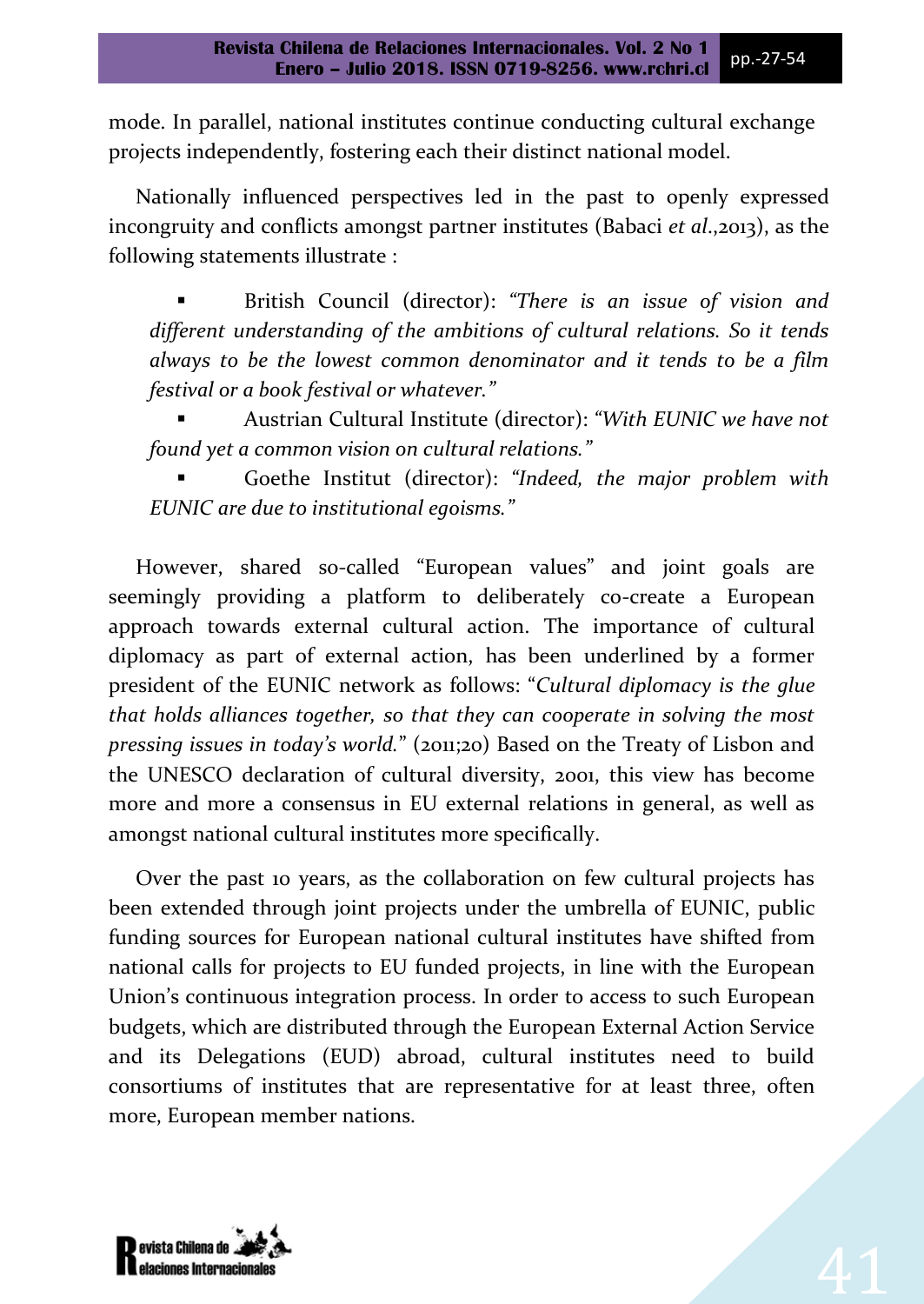*"In 2014, EUNIC was selected as one of the cultural networks co-funded by the Creative Europe Programme (2014-2017). Crossroads for Culture is aimed at strengthening EUNIC's capacity to enable cultural players from all EU Member states to work transnationally, internationalise cultural and creative sectors and further enhance European influence and attraction inside and outside of Europe. In 2017 EUNIC was awarded another grant for the period 2017-2021."*

When it comes to collaboration in the field in EUNIC 'clusters', common initiatives and joint projects have contributed to cohesion amongst partners, letting emerge new practices. The feeling of "being European" seems particularly strong when being abroad, as this statement from a French EUNIC representative in China illustrates: *"Despite all differences, here in Beijing, mutual understanding is a given. You realize when you are in China how easy it is to understand each other and to work together, when you are amongst Europeans. We are from the same world."* (2013) Nation specific convictions and visions remain in place, amongst others due to established structures and traditional understanding of what cultural work entails. However, we have observed that declaring and sharing "European values" contributes to a coherent official discourse to the outside. European values are even declared by some as being universal values: *"Yes, indeed, European values of cultural diversity, multilinguism and respect are fundamental values, it is just impossible not to agree on this type of values."*

Since 2016 the official mission statement of EUNIC, the European Union National Institutes of Culture states: *"Building trust and understanding between the peoples of Europe and the rest of the world through culture".* The principles stated in a joint declaration with the EU Commission and the European External Action Service defined three principles:

 *Promoting culture and intercultural dialogue for peaceful intercommunity relations*

 *Supporting culture as an engine for sustainable social and economic development*

*Reinforcing cooperation on cultural heritage*

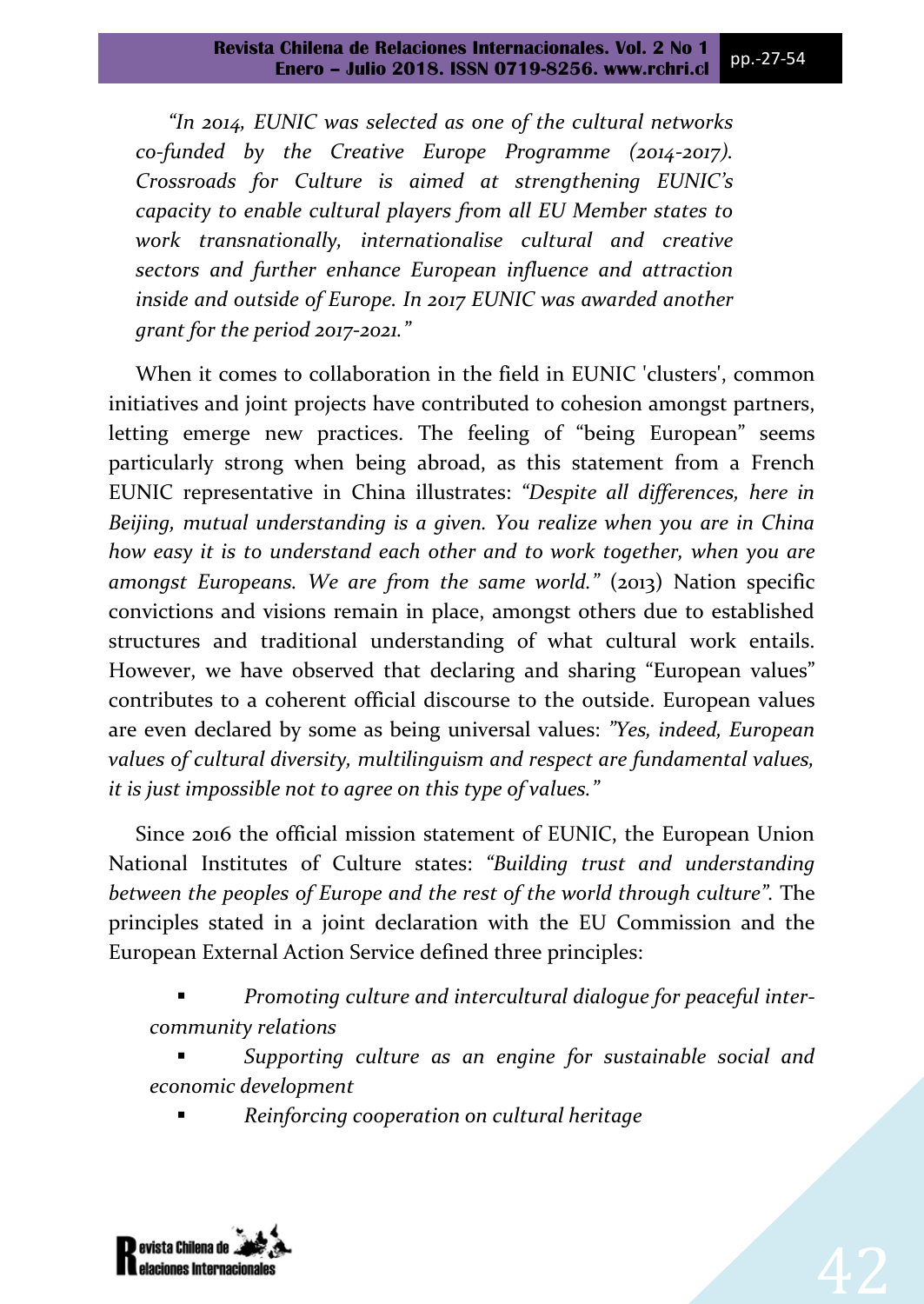Also, in official discourse EUNIC members agreed on a common definition of culture in 2016: *"Culture embraces a wide and inclusive range of policies and activities, which includes not only the arts and literature, but also, among others, inter- cultural dialogue, education and research, the creative industries and tourism, heritage, sport, artisanship as well as development cooperation. For this reason, a cross-cutting approach to culture should be encouraged."* The people-to-people dialogue within Europe and to the outside, by the means of culture reflects the civil society dimension of cultural relations. However, official discourse also exposes that EUNIC is more and more aligned with and bound to EU governmental bodies: *"Inspired by the European Commission's approach to working with countries around the world, we have divided clusters into three main groups, EU and its neighbourhood, Strategic Partner Countries, Developing Countries."* This means that strategic priorities are going to be defined by EU institutions, to be simply executed by EUNIC members (clusters of national institutes), with little power to influence the overall strategy, whatever the national member institutes' operating model is.

The joint communication of 2016 also called *"relevant EU stakeholders at all levels to join forces to ensure synergies in advancing cultural cooperation outside the EU. In this context, it proposed, inter alia, 'enhanced cooperation with Cultural Institutes through a new form of partnership between the EEAS, Commission services, national cultural institutes and their umbrella organization (EUNIC)"*. This is a strong indication that EUNIC is following strategic guidelines and political objectives of the European Commission. According to administrative arrangements signed in 2017, the EUNIC network agreed to consult with EU embassies ("Delegations") and to be supervised by them:

 *"In consultation with EU Delegations and local stakeholders, EUNIC clusters are developing cultural relations strategies…"*

 *"The joint pilot activities should help test method(s) of 'enhanced cooperation' between EU Delegations (or Headquarters when relevant) and cultural institutes in partner countries, including aspects of planning, resourcing, implementation, monitoring and evaluation.*

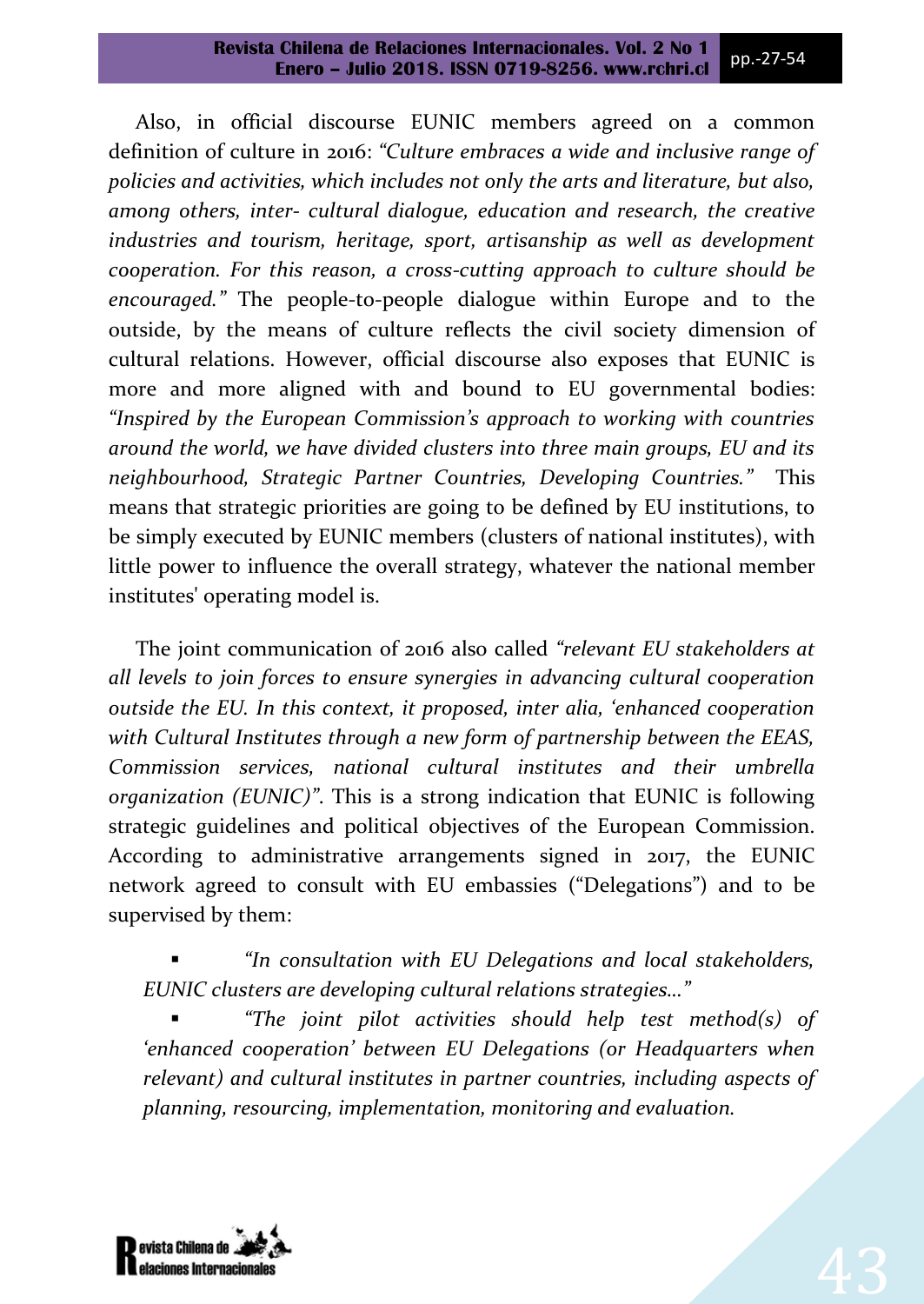Furthermore, some central projects that are conducted in Brussels by EUNIC member institutes are clearly focused on "cultural diplomacy"

"*The British Council, Centre for Fine Arts/BOZAR, EUNIC Global, European Cultural Foundation and Institut français have formed a consortium, led by Goethe-Institut, to support the implementation of the Cultural Diplomacy Platform. The Cultural Diplomacy Platform has been launched early March 2016 by the Service for Foreign Policy Instruments of the European Commission, to support the EU institutions in the implementation of a new 'EU Strategy for international cultural relations."*

By having become "an operator" for the European commission, EUNIC's independence and its separation from politics and governmental powers becomes questionable. However, the joint communication 'Towards an EU strategy for international cultural relations' (June 2016) that was adopted by the Commission and the EEAS leaves the door open to go beyond the projection of European values and culture, when referring to the statement of the Council of the European Union: *"The Council of the European Union stated the need to go beyond projecting the diversity of European cultures in order to generate a new spirit of dialogue, mutual listening and learning, joint capacity building, co-creation and global solidarity."*

This points us to an approach of external cultural relations that goes beyond soft power and beyond cultural diplomacy, pointing to the UNESCO Universal Declaration for Cultural Diversity.

Nonetheless we would like to stress that the Council of the European Union that pronounced the statement consists of the heads of state or government from the member states together with the President of the European Commission, who are meeting for the purpose of planning Union policy. This means that the civil society network European Union Institutes of Culture (EUNIC) is no longer an independent from governmental bodies, but committed to following to a certain degree political objectives and policies. Thus, the emerging operating model is more and more similar to models of cultural diplomacy, such as it is operated by France, Poland or Austria. The independence of the arts and the willingness to establish



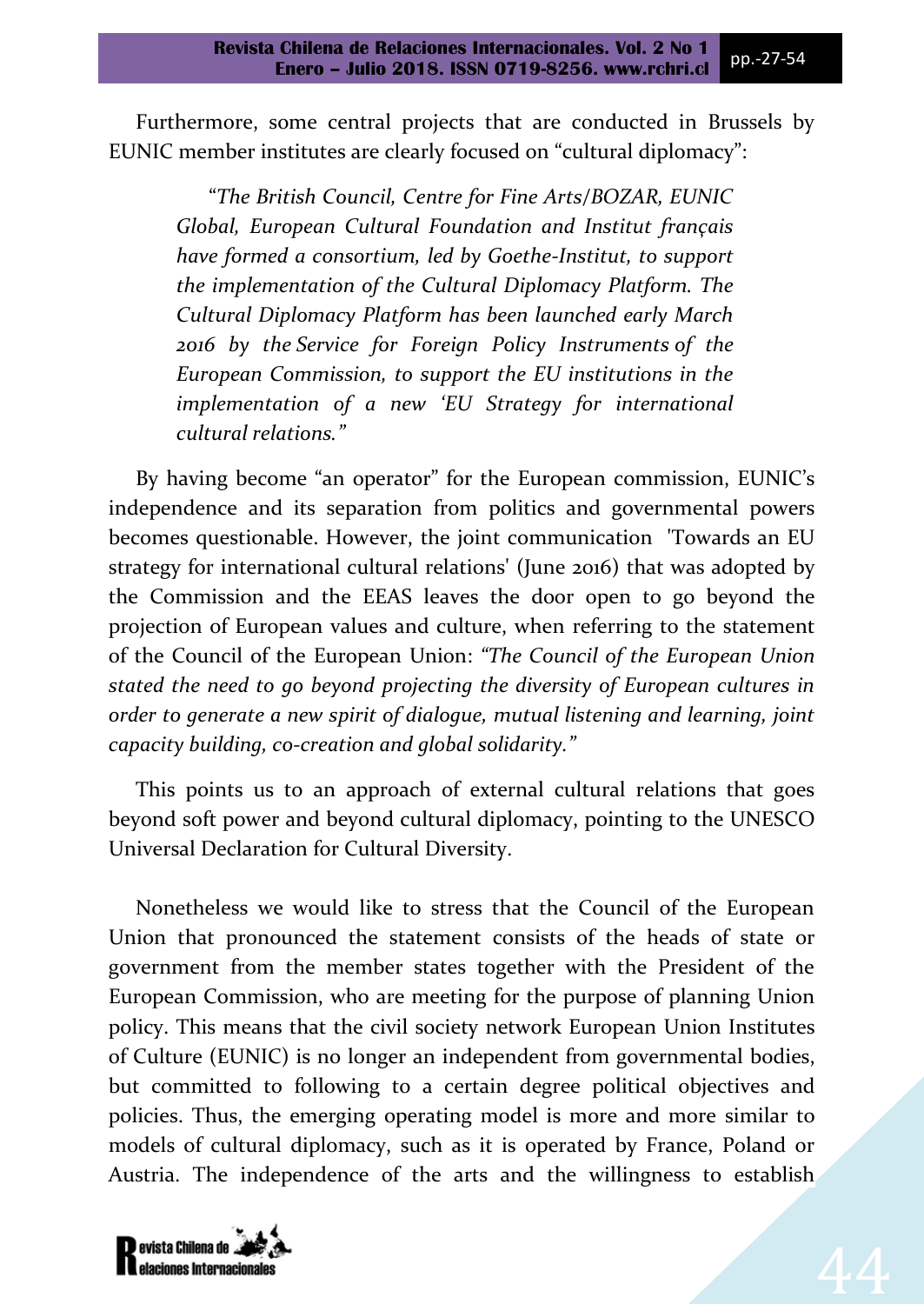intercultural people-to-people dialogue through EU external cultural relations is questionable. Moreover the question arises if new, alternative, supranational models will have the room to emerge.

Overall, as of today only minor parts of budgets and the minority of projects are conducted as "European" cultural initiatives. As long as national and civil society funding sources are part of the mix, a relative independence might be insured. The EU funding programme Creative Europe allocated for the timeframe 2014-2020 funds for 1.46 billion  $\epsilon$  to three subcomponents: the culture sub-programme (all sectors) receives around 30% of the funding; the media sub-programme (audio-visual sector) receives around 55% of the funding; the cross-sectoral strand (transnational policy cooperation and Guarantee Facility) receives around 15% of the funding. The last stream is the funding source leveraged by EUNIC. After having received funds from the Creative Europe initiative 2014-2017 of 245.457  $\epsilon$  annually, EUNIC was chosen again as one of many cultural operators for the period from 2017-2020. This budget helps to run the network and to facilitate some local projects on cluster level. Whilst national budgets for external cultural relations have been shrinking, institutes are looking out for partners and new funding sources. An incentive for national institutes to work together in EUNIC "clusters" in the field, might be a future increase of funding for joint cultural projects. However, beyond all earlier considerations concerning official discourse and EU external cultural action strategies, this amount only accounts for around 1% of the overall cumulated EUNIC budget of all national member institutes during the same timeframe.

Also, legal structures and the independence of national cultural institutes remain in place, in line with the Treaty of Lisbon. The Treaty stresses that cultural activities as the sovereign domain for member states. In addition, article 167 of the Treaty stipulates that *"The Union shall contribute to the flowering of the cultures of the Member States, while respecting their national and regional diversity and at the same time bringing the common cultural heritage to the fore."* This is the basis for future cooperation between member states in the domain of external cultural action in order to "*improve the knowledge and dissemination of the culture and history of the European peoples, conserve and safeguard cultural heritage of European significance,* 

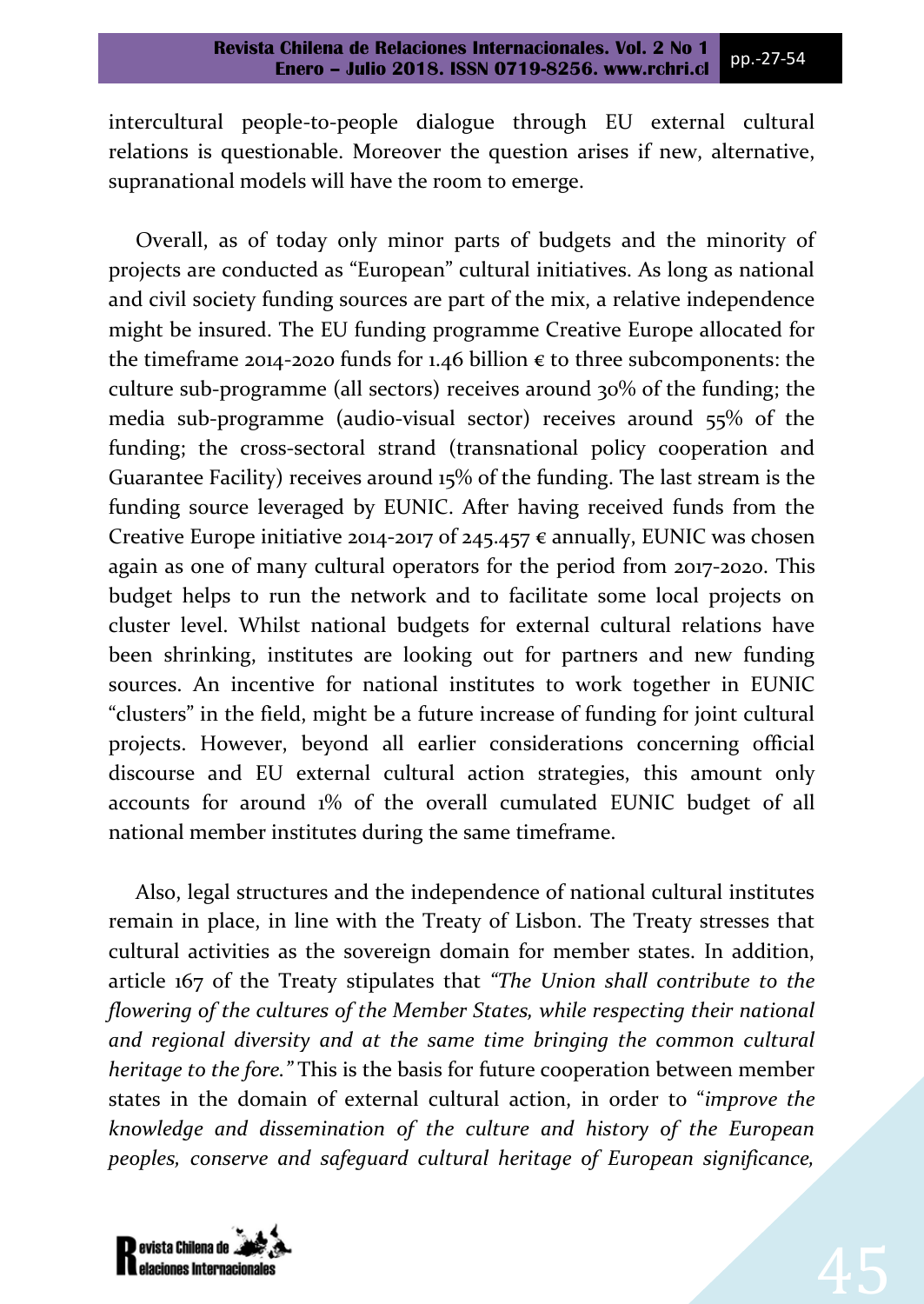*non-commercial cultural exchanges, as well as artistic and literary creation, including in the audio-visual sector."*

# **TRIGGERING A PARADIGM CHANGE IN EXTERNAL CULTURAL ACTION?**

As the EU and its institutions have been evolving from an economic community towards a more and more complex supranational union, one can observe the emergence of shared political and military goals abroad. Since the creation of the EEAS, European External Action Service, in 2011, EU external public diplomacy is superposing with national, bilateral actions. Since 2016 the agreement between the civil society network EUNIC and the European Commission attaches external European cultural action to supranational bodies. EU external cultural action as such is being conducted in the interest of EU member states, corresponding therefore rather to the notions of cultural diplomacy and soft power, as we illustrated in the theoretical framework.

As we saw in some example cases, national models of external cultural action vary across Europe. They are either integrating these activities into foreign relations strategies, driven by state interests and diplomatic instances, either preserving a certain independence from the state and focusing on cultural relations and exchange rather than projection. However, many nuances distinguish all national models from others, due to political and historic conditions.

We illustrated that national traditions in public diplomacy and external cultural relations a platform for moving towards a shared practice in "European" external cultural relations or diplomacy. A shared vision of EU external cultural action was officially communicated recently, but its strategy is still emerging and practices are piloted in the field. The participation of numerous stakeholders from governmental, supranational and civil society institutions makes the development of a joint strategy a complex matter and an ambitious mission.

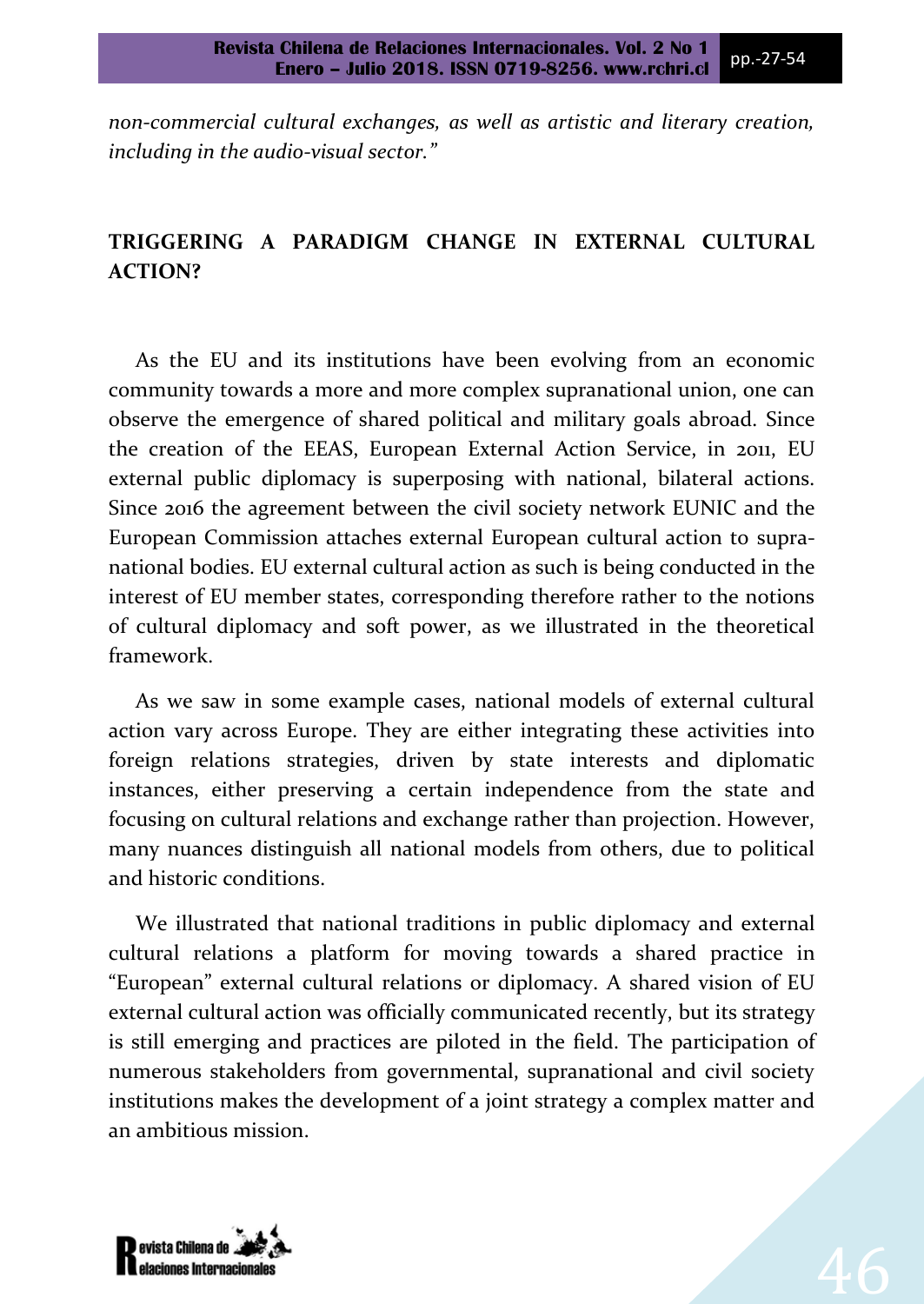The high degree of complexity is not only due to the large number and variety of stakeholders, but also to the imaginary concept underlying "Europeanness". The projected image is not only based on decreed "European values" and influenced through the interaction with non-European partners, but also affected by the self-image that Europeans develop of the EU as fundamental component of their political identity. This might point us to the limitations of defining, thinking and reflecting on European values and identity for future "dissemination" of European culture across the world. We saw how the moto of "unity in diversity" is put into practice when it comes to operationalizing policies and finding new ways. But the temptation of applying national models of cultural diplomacy to a new supranational set-up, the EU, can be seen as a barrier. In order to defend existing national structures and to dominate partnering states, member states might tend to impose their approach of cultural diplomacy without questioning its suitability for a supra national union. Also, as illustrated above, most national models are based on models of public diplomacy, dating more than a century back. It is likely that "big countries", meaning financially strong and politically influential member states will impose their vision.

Whilst analysing discourse of EU institutions on different levels, we observed the persistence of an essentialist, static approach towards Europeanness and European identity, even though the concept of European identity can be seen as multidimensional, ambiguous and dynamic phenomenon. As identities are formed in the long run, rather than in response to a short-term policy, empirical effects of increasing power of EU institutions should be considered and revisited continuously. This will pave the way for intensified policies and initiatives of the EU with regards to a common European identity. It would be relevant to further explore how the current common denominator, as stated in the joint communication of 2017, was negotiated between EU governmental bodies, the civil society network EUNIC and its 36 national institutes and ministries. Furthermore, following up on future agreements, strategy building and operations might further elucidate decision making processes and alternative options.

Many questions remain open. Is European external cultural action a means to initiate and to foster people-to-people dialogue, to inspire "genuine

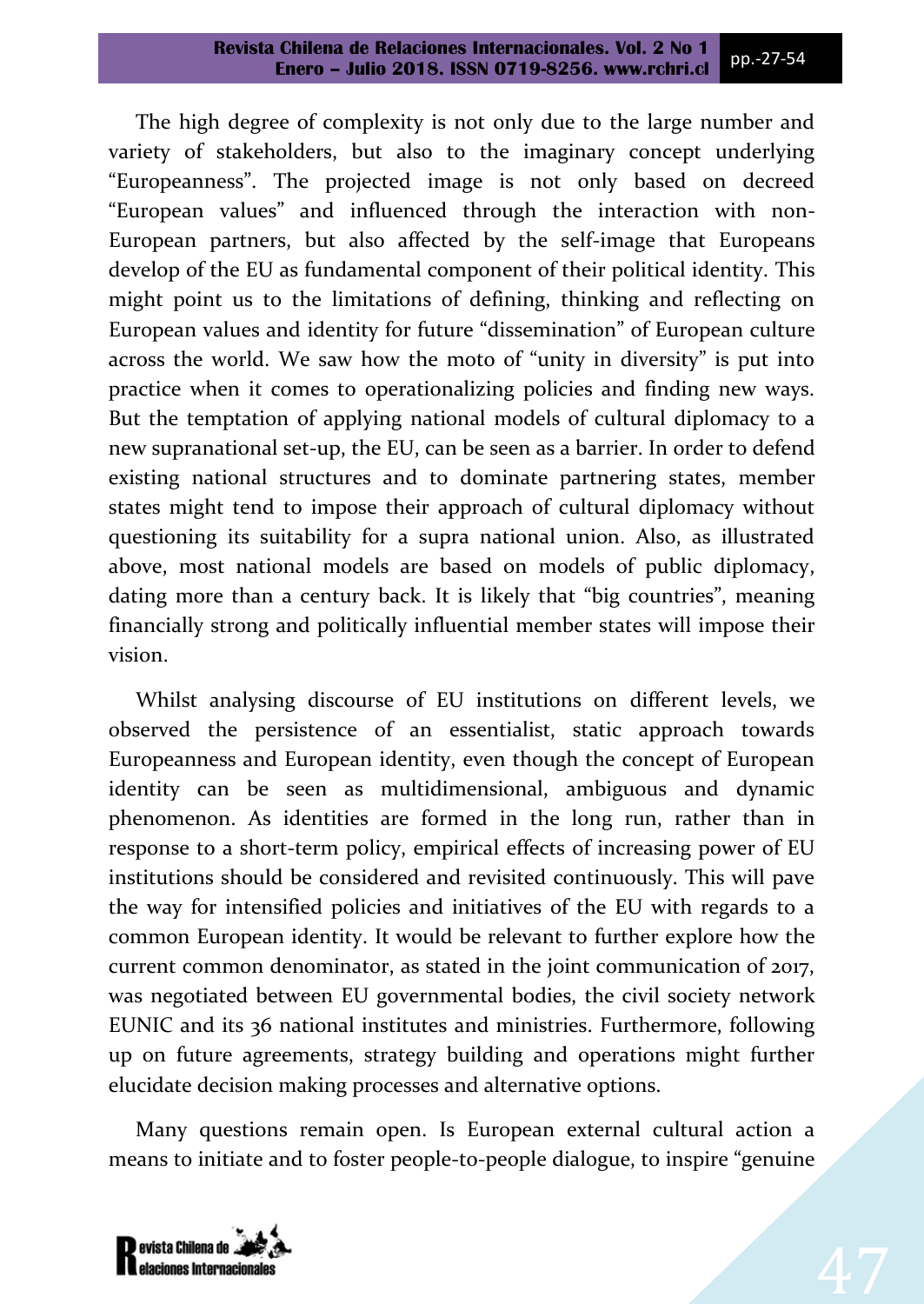dialogue amongst cultures" and "intercultural cooperation" in line with the UNESCO Universal Declaration on Cultural Diversity (2001)? Is it a platform for exchanging cultural practice and diffusing cultural productions? Or is it positioned and used as a tool for public diplomacy to achieve economic, ideological or political goals, establishing influence and extending "soft power"?

A means to define a more contemporary and more relevant image might be to change perspectives: how is Europe as a whole and "European culture" and values perceived abroad? Which are the messages that are conveyed in the field through joint European cultural projects? How would local partners wish to see evolve a cultural exchange with the European Union? As a matter of fact, self-rhetorical representation, public debate and mirrored images are fundamental components of a political identity in the making like the EU/ropean one. For this reason, it can be useful for future research to understand how internal and external images emerge and how they evolve over time. Analysing affective, cognitive and symbolic interactions on a micro/institutional level is certainly relevant. Including the perspective of host / target / partner countries across the world, as well as artists perceptions might provide valuable additional insights, too.

Scholars tend to share an underlying optimism towards the potential of the European Union to play an important role in international relations (Tonra, 2011). The EUNIC pilot programmes that are currently being conducted in the field across the world can be seen as unique in its sort and therefore as an opportunity for researchers and practitioners. The European Union External Action Service is a very recent institution and its decision making processes and models of involvement with civil society partners might be a platform to trigger a change in paradigm in international cultural relations for EU members, European countries overall and maybe beyond.

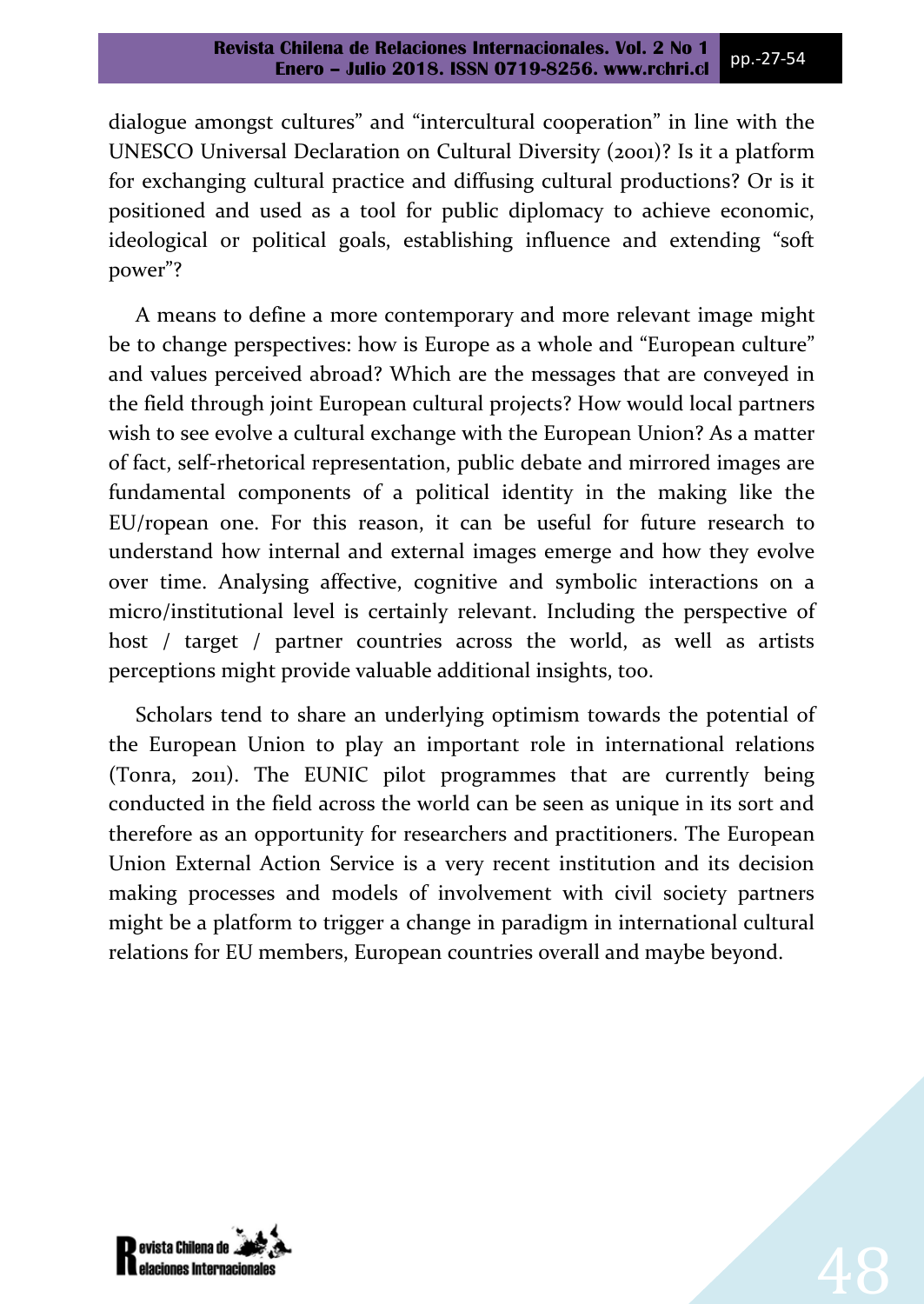#### **CONCLUSION**

The moment of a nation's cultural projection is that of its most polished, sublimated, and hence, artificial representation. Projecting national culture abroad is essentially about performing the nation, converting the nation into a performance, and thus, ironically, disclosing its fundamental truth as a cultural construct, as an elaborate artwork. However, as the European Union and its institutions in charge of external relations are more and more interacting on a multilateral level, we are witnessing a paradigm shift in external cultural action. We believe that contemporary international relations and EU external relations have an increasing responsibility for intercultural dialogue within each region, but also globally. The relevance of external cultural relations managed by non-governmental stakeholders, such as local cultural centres, partners, artists, scientists etc., might motivate political entities to reshape and to reinvigorate public cultural diplomacy, developing joint intercultural collaboration strategies.

From a constructivist point of view, developments in the European cultural and political sphere are continually transformed by dynamics produced by national and European policy-makers through top-down and bottom-up approaches. The variable geometry of European integration gives rise to the construction of contested, incomplete, but also future-oriented European cultural diplomacy and external cultural relations. This means a significant step forward in raising intercultural awareness and selfawareness, by mirroring collective and individual values, norms and practices. As one of our interviewees put it "*To the inside diversity, unity and the respect of otherness are in the centre of everything, but to the outside we are presenting an attractive, polyphonic unity, colourful and European." <sup>3</sup>*

<sup>&</sup>lt;sup>3</sup> Director of Goethe Institute, EUNIC member, 2013. Babaci L, Campillo S., Martel K., (European National Institutes of Culture : Challenges and driving forces of an intercultural and multilateral network), Master II - Thesis, Master in Intercultural Management; Faculty of Management, Diversity and Social Cohesion, Paris Dauphine University, 2013



 $\overline{\phantom{a}}$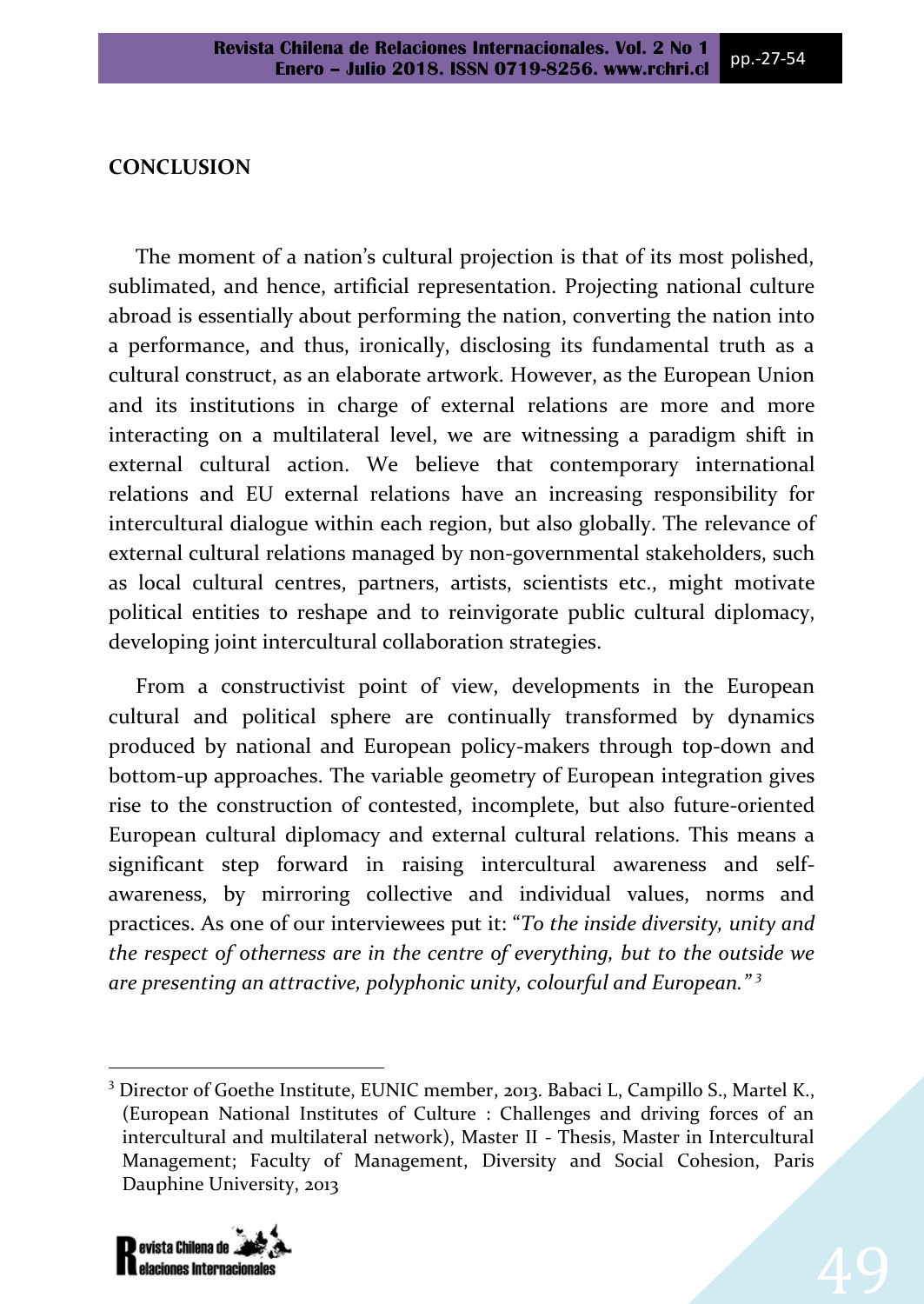According to Raymond Weber (2007: 82), transnational networks represent beyond territoriality a new dimension, *"situated permanently on the crossroads between transnational dynamics and local logic, […] they introduce simultaneously intermediate forms of expression, between conformity and deviance, between order and disorder."* Thus, multilateral networks and transnational institutions such as the EEAS or EUNIC are in need of new ways of collaborating, acting and interacting collectively towards common goals. Creativity and new thinking could possibly be nurtured through the dissemination of national cultures on the one hand, but also and more importantly by understanding different models and positions amongst partners across the globe: Opening up and taking into account global transformations of the  $21<sup>st</sup>$  century. Clarifying explicitly the notions of cultural action, cultural diplomacy, external cultural relations for the European context in particular is a prerequisite for developing a supranational model of intercultural exchange. Not only would it foster mutual understanding and respect and acknowledge existing practices, but it would open new horizons in the area of international relations in general.

## **REFERENCES**

- **Ang, I.; Isar, Y. R. and Mar, P.** (2015). Cultural Diplomacy: Beyond the National Interest? International Journal of Cultural Policy 21 (4): 365- 381.
- **Babaci L., Campillo S., Martel K.,** (2013). Les enjeux d'une collaboration multilatérale et interculturelle en réseau à l'exemple des instituts culturels européens (European National Institutes of Culture : Challenges and driving forces of an intercultural and multilateral network), Master II - Thesis, Master in Intercultural Management; Faculty of Management, Diversity and Social Cohesion, Paris Dauphine University.
- **Babaci-Wilhite, Z**. (2015) Language, Development Aid and Human Rights in Education, Palgrave Macmillan UK

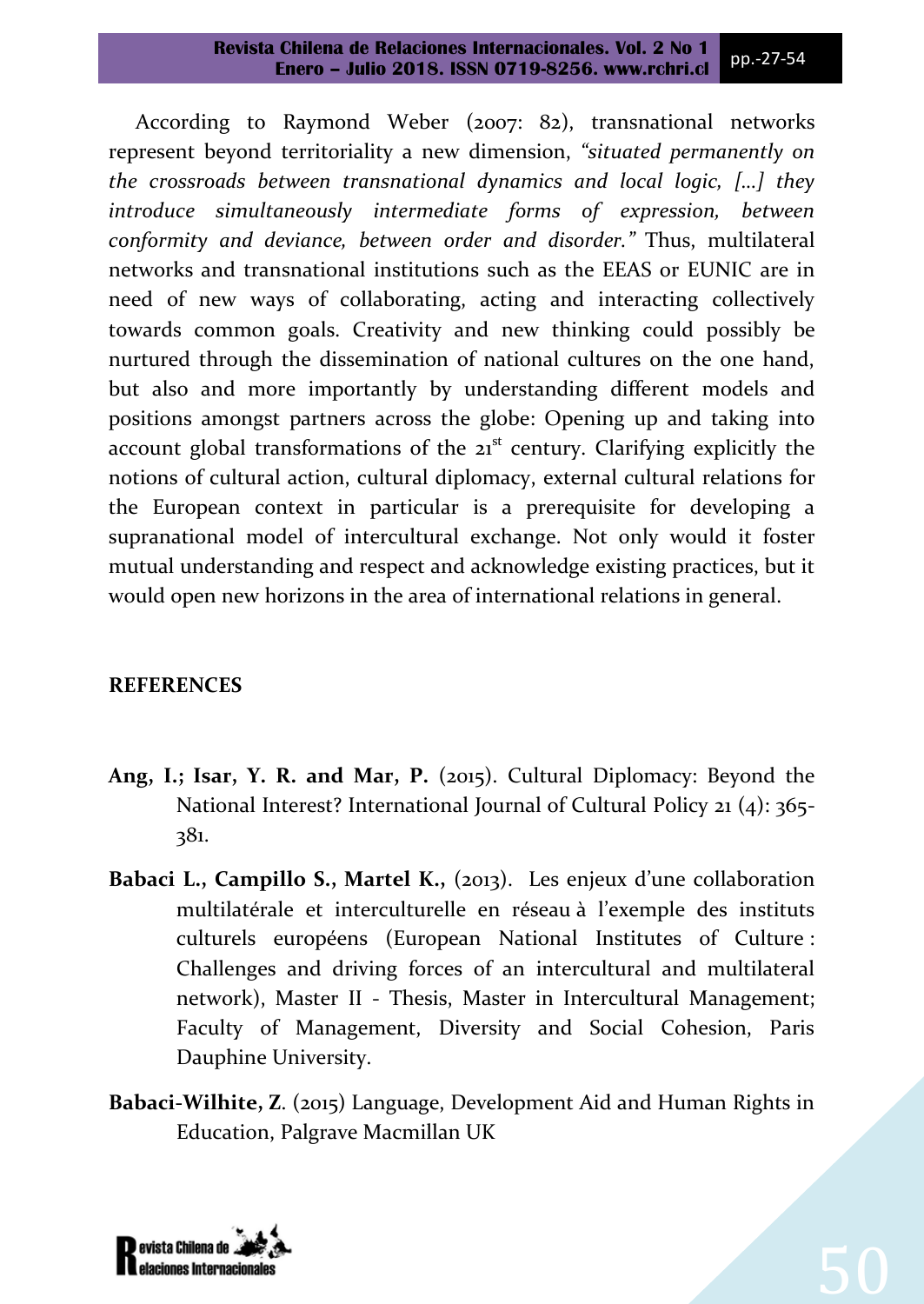- **Babaci L. and Martel K.** (2017). Vers une coopération multilatérale dans la diplomatie culturelle des affaires étrangères européennes. Une analyse des enjeux d'interculturalité, in: Le défi interculturel, Enjeux et perspectives pour entreprendre, dir. P. Cloet et al., L'Harmattan Paris, 2017, p. 547-560
- **Bennett, M. J.** (1993). Toward ethnorelativism: A developmental model of intercultural sensitivity. In R. M. Paige (Ed.), Education for the intercultural experience (21–71). Yarmouth, ME: Intercultural Press
- **Bauman, Z. (2013).** La vie liquide, Librairie Fayard/Pluriel (original : Liquid Life, Blackwell Publishing, Oxford 2005
- **Bourdieu P., Poder,** (2000). Derecho y Clases Sociales, España: Editorial Desclée de Brouwer.
- Bruter M. (2003) Citizens of Europe: The emergence of mass European identity, Palgrave Macmillan.
- **Brydan, D.**(2016). Hard right, soft power: fascist regimes and the battle for hearts and minds, Birkbeck University of London, http://blogs.bbk.ac.uk/bbkcomments/2016/09/21/hard-right-softpower-fascist-regimes-and-the-battle-for-hearts-and-minds
- **Cloet, P-R. and Martel K**. (2014). La communication interculturelle au sein d'équipes franco-allemandes : une analyse par le filtre des figures de la liberté, Groupe de travail interdisciplinaire "Recherches clermontoises sur les pays germaniques", Allemagne.hypotheses.org, Clermont-Ferrand, France.
- **Czajka, A. and Isyar B**. (2013). Europe after Derrida: Crisis and Potentiality, Edinburgh University Press, 31 déc. 2013, p.115
- **Derrida, J.** (1992) "Nous autres Grecs", in Barbara Cassin (ed.), Nos Grecs et leurs modernes: les stratégies contemporaines d'appropriation de l'antiquité, Paris: Seuil, pp. 251-76; translated to English in 2010 in Derrida and Antiquity, Miriam Leonard, Oxford University Press, Oxford
- **Diez T. and Manners I.** (2007). Reflecting on Normative Power Europe, in : Felix Berenskoetter and M. J. Williams (eds.), Power in World

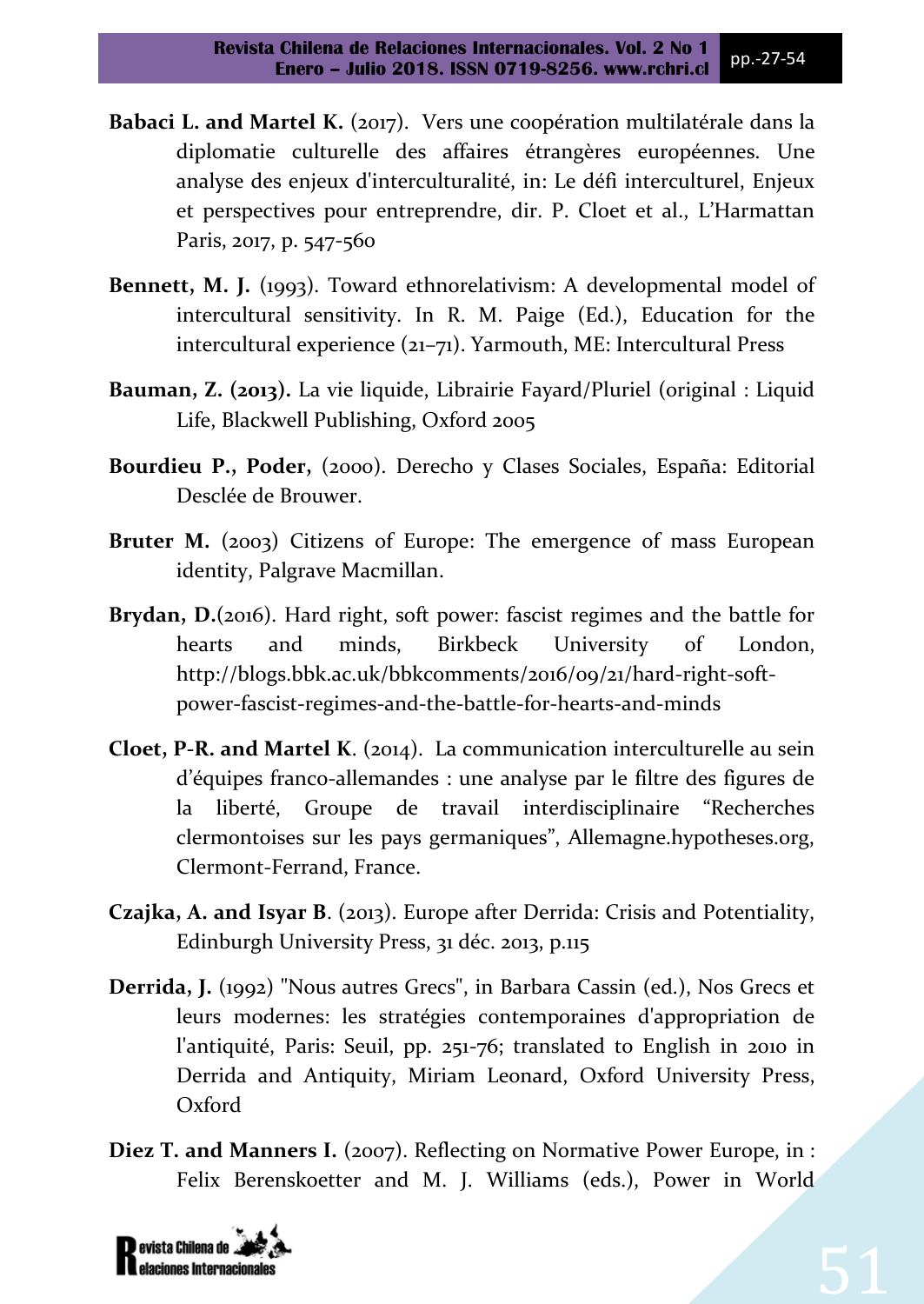Politics, London, Routledge, p. 173-188.

- **Gienow Hecht, J. and Donfried, M.,** (2010). Searching for a cultural diplomacy, New York: Berghain Books
- Lickel et al. (2000). Varieties of groups and the perception of group entitativity, Journal of Personality and Social Psychology, 78, 223-246.
- **Lucarelli S. and Fioramonti L**. (2010). External Perceptions of the European Union as a Global Actor, Routledge/Garnet, series:Europe in the world, London
- **Miliken F. J., & Martins, L. L.** (1996). Searching for common threads: Understanding the multiple effects of diversity in organizational groups. Academy of Management Review, 21
- **Mandic T.** (2003). Komunikologija, Clio, Beograd
- **Morin, E.** (1987). Penser l'Europe, Gallimard, Paris
- Nisbett, M. (2012). New perspectives on instrumentalisation: an empirical study of cultural diplomacy. Internation Journal of Cultural Policy,19(5), pp.557-575.
- **Nye J.** (2008). Public Diplomacy and Soft Power, The annals of the American Academy of Political and Social Science. 616, 1, 94-109,
- **Nye, J.,** (1990). Bound to Lead: The Changing Nature of American Power, New York, Basic Books.
- **Pesqueux, Y.** (2011). Les valeurs dans l'organisation pour une approche essentialiste de l'organisation, Paris.
- **Said E.** (1993). Culture and imperialism, Vintage books edition
- **[Schneider](http://www.amazon.com/Susan-C.-Schneider/e/B001ITPHUU/ref=dp_byline_cont_book_1) S.** (2002). [Barsoux](http://www.amazon.com/s/ref=dp_byline_sr_book_2?ie=UTF8&field-author=Jean-Louis+Barsoux&search-alias=books&text=Jean-Louis+Barsoux&sort=relevancerank) J. Managing Across Cultures (2nd Edition)
- **Simic L.** (2015). adapted from Interdisciplinary studies: Ethic of media, Faculty of Drama Arts, Serbia, Intercultural ethics- media diversity representation, ex. Growing Together - EU enlargement ads.

**Todorova M.** (1999). Imagining the Balkans, NY Oxford University press

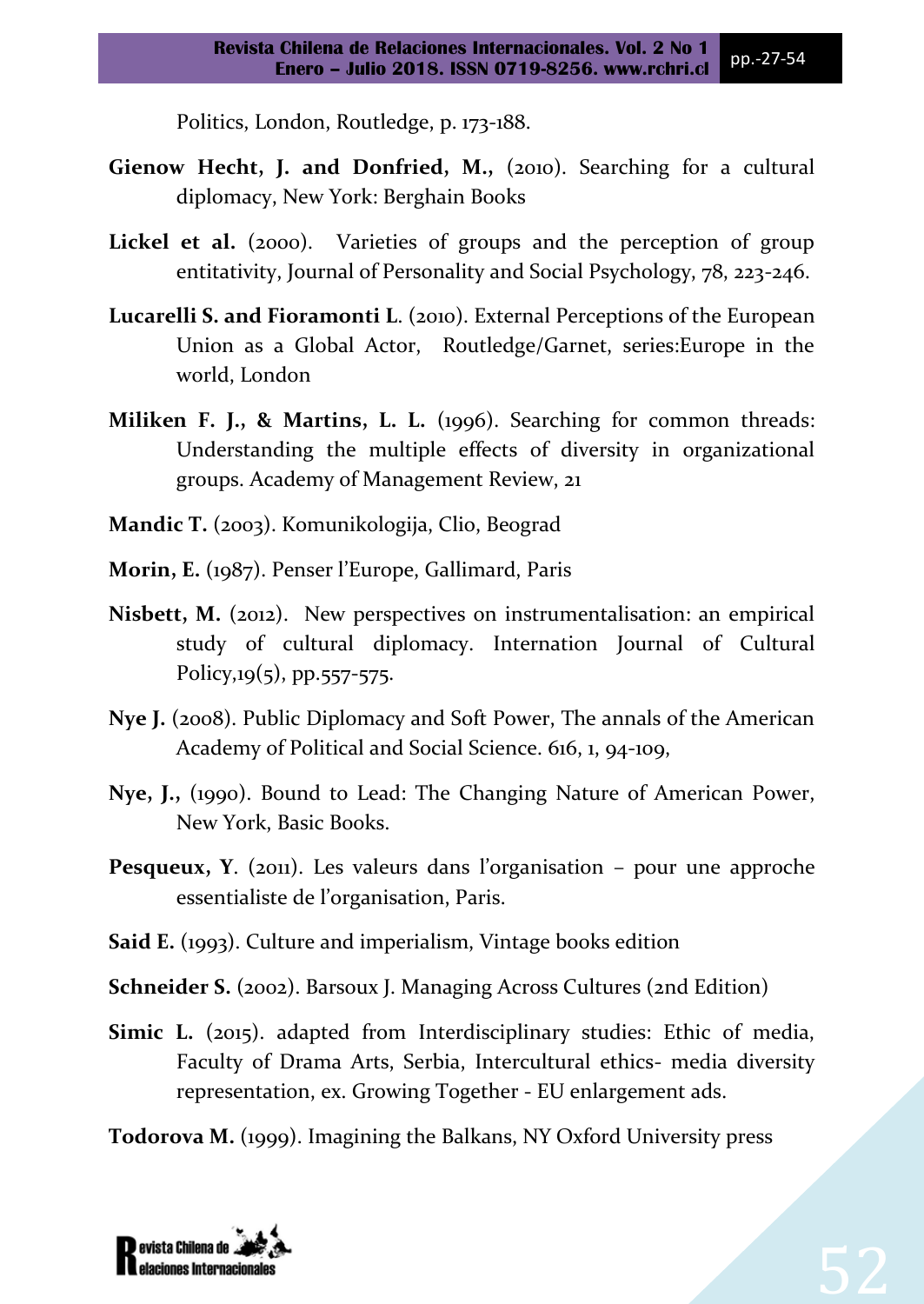- **Tonra, B**. (2011). Democratic foundations of EU foreign policy: narratives and the myth of EU exceptionalism. Journal of European Public Policy, 18(8), 1190–1207
- **Weber, R.** (2007). Les organisations multilatérales face aux nouveaux défis de la coopération culturelle, dans : Géopolitique de la culture, sous la direction de François Roche, Paris, L'Harmattan
- **Whitman Richard** (2011). (ed.), (Normative Power Europe: Empirical and Theoretical Perspectives, Basingstoke, Palgrave MacMillan.
- **Wolff L.** (1994). Inventing Eastern Europe: The map of civilization on the mind of the enlightment, Stanford University press

### **ONLINE REFERENCES:**

- **http://ecdpm.org/wp-content/uploads/Mapping-EU-Funding-Culture-ENP-April-2017.pdf**
- Creative Europe, Mapping of EU funding for culture in the ENP, European Commission, Creative Europe Programme, April 2017

## **http://conventions.coe.int/Treaty/fr/Treaties/Html/018.htm**

Council of Europe, Conseil de l'Europe, Convention Culturelle Européenne, 19/12/1954, Paris

**https://eeas.europa.eu/sites/eeas/files/2017-05- 16\_admin\_arrangement\_eunic.pdf** EEAS, European External Action Service, Towards an EU strategy for international cultural relations, 2017

- **https://eacea.ec.europa.eu/sites/eaceasite/files/documents/results\_eac-s18-2013 selected\_projects\_en.pdf**
- EUNIC European Union national institutes for culture, (2014) Crossroads for culture – enhancing EU member states transnational and international cooperation, Creative Europe 2014 - Support to European Networks - Selected Projects 2014,